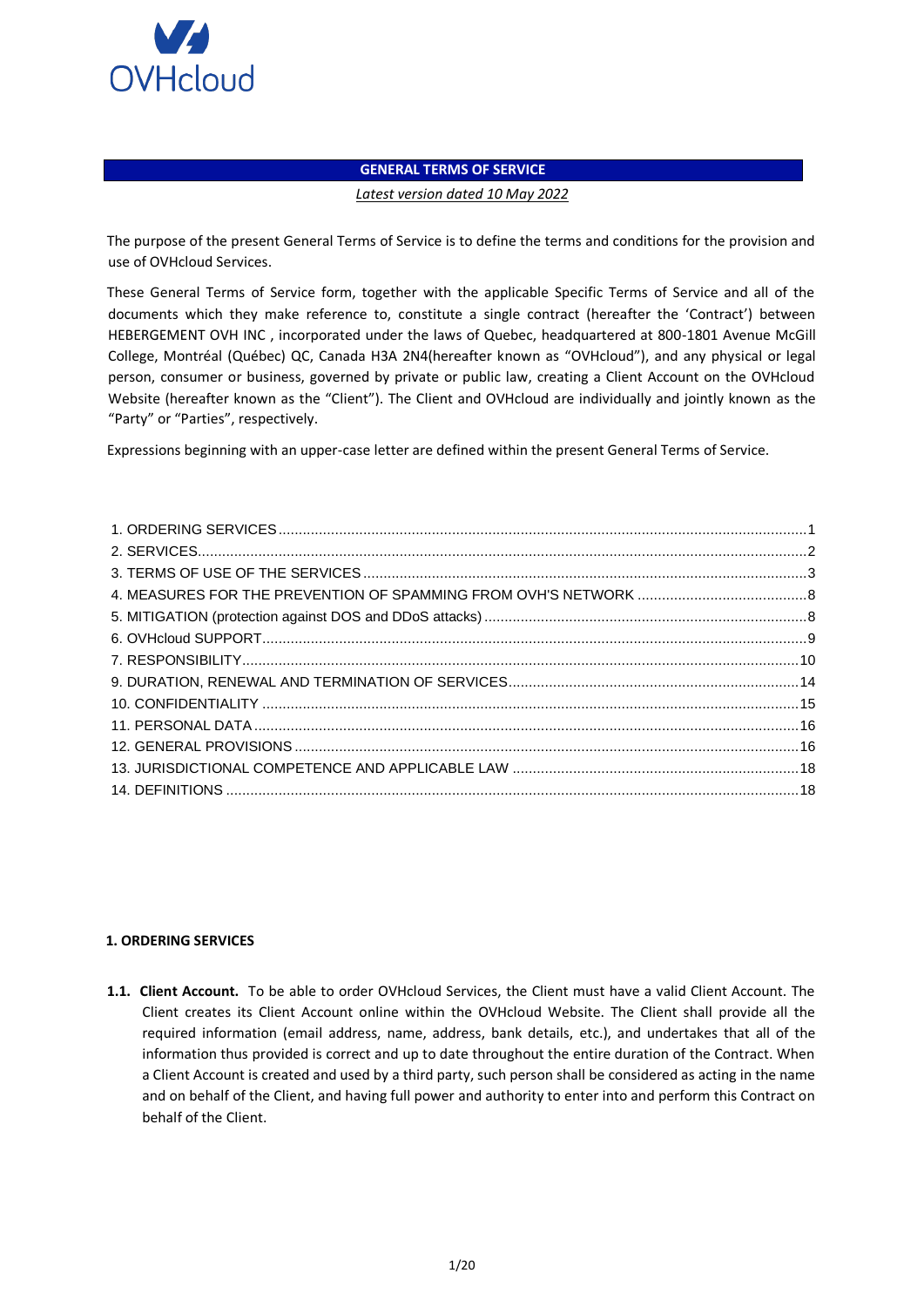

- **1.2. Activation of the Client Account.** Prior to the activation of the Client Account, as well as at any time while the Contract is in effect, OVHcloud reserves the right to verify the accuracy of the information sent by or for the Client Account, and to request supporting documents from the Client. OVHcloud reserves the right not to activate, or to deactivate, the Client Account in the event that any of the information provided by the Client is incomplete, inaccurate, or fraudulent.
- **1.3. Orders.** Once its Client Account has been activated by OVHcloud, the Client can order Services. Depending on Services, Orders can be sent using the OVHcloud Website and/or directly using the Client's Management Interface and/or using an API which OVHcloud may provide for said purpose. The Client is solely responsible for the management of its Client Account and associated authentication credentials (user names, passwords, etc.). Any Order sent from the Client Account is deemed to have been submitted by the Client, is binding on the Client and agree to be bound by the Terms of Service. The terms and timescales for the provision of Services vary depending on the Service ordered. Some Services are made available only upon receipt by OVHcloud of payment from the Client in advance for the relevant Services. It is the responsibility of the Client to ensure that the delivery terms for the ordered Services meet its needs.

# <span id="page-1-0"></span>**2. SERVICES**

- **2.1. Applicable Terms of Service.** The provision and use of the Services are governed by these Terms of Service, the Specific Terms of Services applicable to the selected Services, any other conditions referred by the General Terms of Services and Specific Terms of Service, such as Third Party Product Terms of Use, along with any other information given to the Client during the Order ("Terms of Service"). The use and/or the download of Third Party provided by OVHcloud in the provision of the Services constitutes acceptance of the Third Party Product Terms of Use in accordance with Article 3.11. The Specific Terms of Service, and the Third Party Product Terms of Use supplement these General Terms of Service. In the event of contradiction, the Specific Terms of Service, as well as the General Terms of Service, shall prevail over the Third Party Product Terms of Use. The Terms of Service in effect are available on the OVHcloud website, or may be sent to the Client upon request addressed to OVHcloud Support. The Terms of Service may vary depending on the country where the Services are located and the local laws that will be applicable.
- **2.2. Information related to the Services.** OVHcloud makes available to the Client via the OVHcloud Website, online resources which enable the Client to be informed of the characteristics of the Services offered. These resources may include, in particular, (a) information regarding various available features, configurations, options and ranges and(b) documentation, technical guides and/or examples (or use cases) on using the Services so as to facilitate better understanding and use of the Services. The Client may obtain additional information regarding the Services by contacting OVHcloud Support in accordance with article 4 below. In cases where OVHcloud offers Services which comply with known standards or specific regulations which apply to certain activities, OVHcloud shall communicate its scope of responsibility as well as the conditions in which OVHcloud complies with said standards or regulations.
- **2.3. OVHcloud commitments and obligations.** OVHcloud undertakes to exercise reasonable care and skill in providing Services in accordance with the characteristics, terms and levels of Service stated in the Contract. In particular, OVHcloud agrees to exercise reasonable skill and care in keeping in place a competent team responsible for assisting the Client and handling Incidents ("OVHcloud Support") and ensuring the availability and security of Services in accordance with the applicable terms and performance levels. OVH is subject to an obligation of means.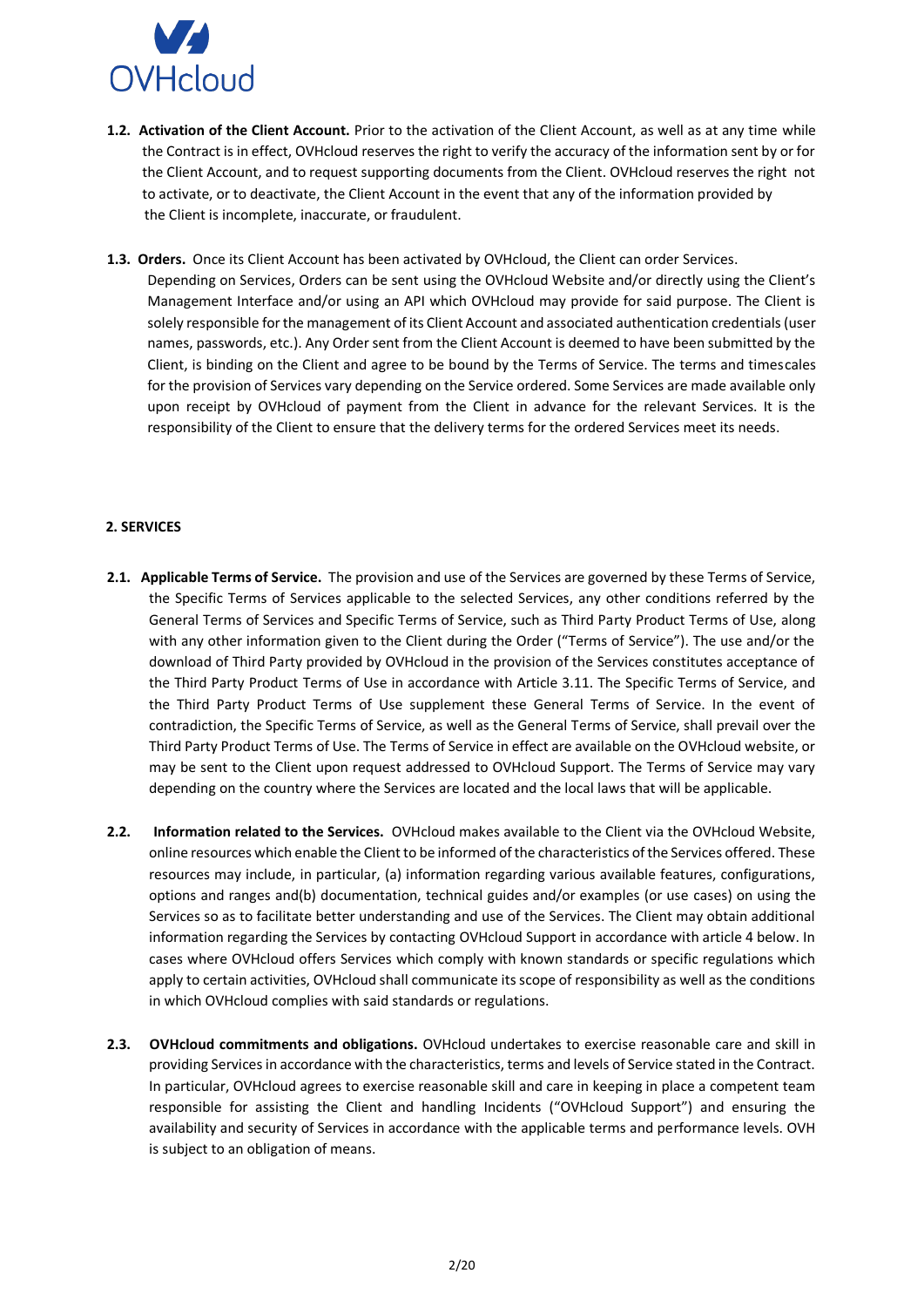

**2.4. Subcontracting.** Subject to the legal and contractual provisions applicable in matters of privacy and personal information, OVHcloud may subcontract all or part of the Services to its Affiliates. Within the scope of the Contract, OVHcloud may freely recourse to Third-Party Providers, without having to inform the Client or sollicitate it prior approval. However, subject to contradictory provisions of Specific Terms of Service in effect or Client's specific agreement, no perfomance implying access to the Content stored by the Client within the scope of the Services shall be subcontracted outside of OVHcloud Group. OVHcloud shall in all cases remain primarily liable for the provision of the subcontracted Services.

# <span id="page-2-0"></span>**3. TERMS OF USE OF THE SERVICES**

- **3.1. Compliance with the Terms of Service.** The Client agrees to order and use the Services in accordance with the Terms of Service in effect. The Services must be used in good faith. In particular, the Client undertakes to comply with these General Terms of Service, the Specific Terms of Service and the applicable Third Party Product Terms of Use, as well as any information communicated to the Client at the time of the Order. When using the Services on behalf of a third party, or authorizing a third party to use the Service and before any use of the Service(s) by such third party, the Client undertakes to communicate and to validate the relevant terms to that third party and guarantee compliance of the Terms of Service by the relevant third party.
- **3.2. Selection of Services.** Before ordering and using the Services, the Client shall familiarize itself with all of the applicable Terms of Services (in particular, the Specific Terms of Service and the Third Party Product Terms of Use), and study all of the documentation, configuration, options and ranges of services available, in order to select Services and characteristics suited to the Client's needs and those of the third parties for whom or on whose behalf the Services will be used. In particular, the Client shall verify that the Services are suited to the legal and regulatory requirements applicable to the activities performed within the scope of the use of the Services. In order to obtain any additional information regarding the Services, the Client may contact OVHcloud Support as set out in article "OVHcloud Support" hereafter. The terms and characteristics of the Services shall be updated regularly. The Client is responsible to take note of these updates, particularly when placing new orders.
- **3.3. Connection.** To use the Services, the Client must ensure that it has access to a remote connection (such as the Internet or a private network), which it is solely responsible for and bears the costs of. The Client is hereby informed that the Internet presents technical hazards and security risks that are external to the technical measures employed by OVHcloud in the provision of the Services. OVHcloud shall not be held liable for any faults by Internet access providers or other third party data transport networks (including but not limited to lack of reliability of connection lines, bandwidth fluctuations, connection interruptions, etc.), nor for the consequences of said faults, particularly in cases when they result in the unavailability or discontinuity of the Services.
- **3.4. Means of authentication.** The Client is responsible for the management and confidentiality of the necessary means of authentication for connecting to and using the Services. The Client shall ensure that the Users are knowledgeable of and follow standard practices which enable them to maintain the confidentiality of their authentication credentials. The Client is solely responsible for any consequences which may arise from the loss, disclosure, or fraudulent or illicit use of the authentication credentials provided to Users. OVHcloud shall in no way be held liable in this regard. The Client undertakes to immediately inform OVHcloud of any loss or disclosure of any authentication credentials, and immediately proceed with changing said authentication credentials.
- **3.5. Content.** With the exception of items provided by OVHcloud, OVHcloud does not intervene in the handling of the Content and is forbidden from accessing said Content for any other purpose than as necessary for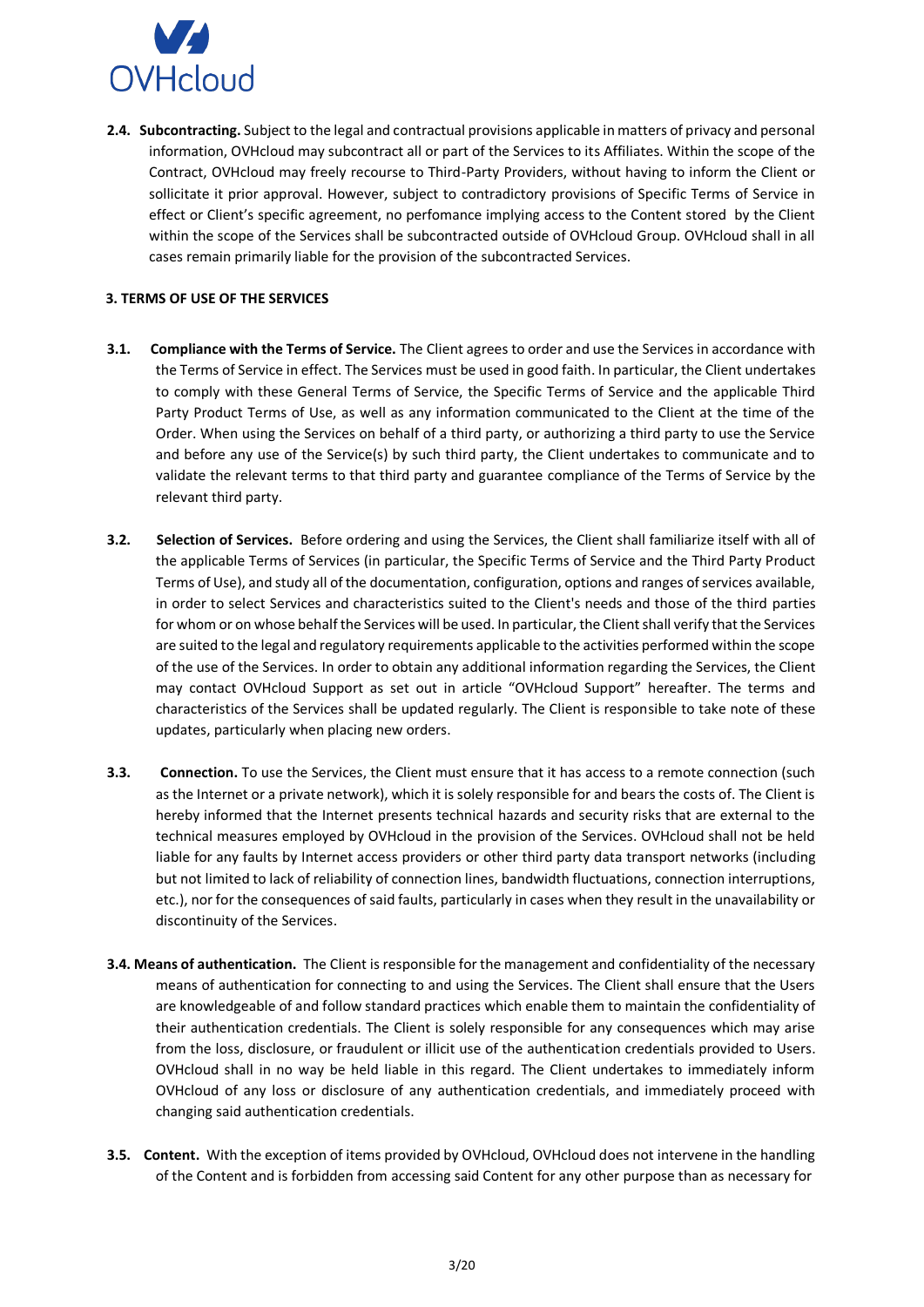

the execution of the Services. OVHcloud does not perform any verification, validation or update operations on said Content. Likewise, OVHcloud does not perform any particular backups of Content stored in the scope of the Services. Therefore, the Client is solely responsible for taking all necessary measures to safeguard its data in order to protect it against risk of loss or degradation regardless of cause. The Client shall ensure that the Content is legal and used in accordance with applicable industry standards, laws and regulations. Any use of illegal or fraudulent Content (such as the distribution, publication, storage or transmission of content of sexually explicit material, content that is obscene, offensive, hateful or inflammatory, incites crimes against humanity, acts of terrorism, paedophilia, anti-Semitism, racism, or content inciting hatred or discrimination towards individuals by reason of their gender, religion, sexual orientation or identity, or disability), or the illegal or abusive use of Content (for example, fraudulent use of content, or use of content in violation of rights belonging to a third party such as personality rights, copyrights, patents, brands or other intellectual property rights) within the scope of Services is prohibited, and can lead to, in accordance with the provisions of the Contract, the immediate suspension of all or part of the Services provided under the Contract, the deactivation of the Client Account and/or the termination of the Contract by OVHcloud, without prejudice to OVHcloud's other rights and remedies under the Contract or at law.

- **3.6. Compliance with laws and regulations – Prohibited activities.** The Services shall be used in a reasonable manner, pursuant to all applicable laws and regulations. The Client undertakes to keep abreast of any updates or changes to laws, regulations or documentation provided by OVHcloud. Explicitly forbidden actions include, but are not limited to, (a) abuse, fraudulent or excessive use of the Services and resources made available to the Client, particularly any use of a nature that threatens the stability and security of OVHcloud systems or which can result in a degradation of the Services performance provided to other OVHcloud clients, (b) intrusions or intrusion attempts launched from the Services (including, but not limited to, port scanning, sniffing, spoofing, and more generally, attacks on external parties originating from resources made available by OVHcloud) except Penetrating Tests specifically authorized by OVHcloud pursuant to these General Terms of Service, (c) any use or attempted use of spam or any other similar technique, and (d) use of illicit or prohibited Content as specified in article 3.5 "Content". For clarity sake, crypto currency mining, denial of service attacks, spamming, or any other activity designed to, or capable of disrupting, damaging or limiting the functionality of any Services are strictly prohibited. This does not affect the Client's right to use consensus mechanisms such as "proof of stake" to verify transactions in the blockchain, provided always such mechanism does not fall under the restriction set forth in paragraph (a) above.
- **3.7. Suspension of Services.** OVHcloud reserves the right to suspend all or part of the Services in the event of (a) a known risk to the stability and/or security of the OVHcloud systems or environment by the Services and/or Client Content, (b) scheduled maintenance, or (c) a request issued by a legal authority or competent judicial authority (d) notification by a third party in accordance with applicable laws(e) noncompliance of the Client with all or part of the Terms of Services. Said suspension may occur immediately and without prior notice in case of urgency or necessity, and particularly in the case of an event such as described in point (a) and (c) above, or in case of illicit or fraudulent use of the Services, or use that is in violation of the rights of a third party, and more generally, of any use which may bind the liability of OVHcloud. Except in relation to cases of judicial or legal requisitioning or noncompliance with the Terms of Services, OVHcloud shall endeavour to minimise the impact of a suspension on the normal operations of the Services. Any such suspensions shall in no way release the Client from its obligation to pay the entirety of the amounts due to OVHcloud under the Contract, which is without prejudice to the Client's right to engage OVHcloud's liability in accordance with article "Liability" hereafter in case such suspensions result from OVHcloud's failure to fulfil its obligations. The Client can consult the maintenance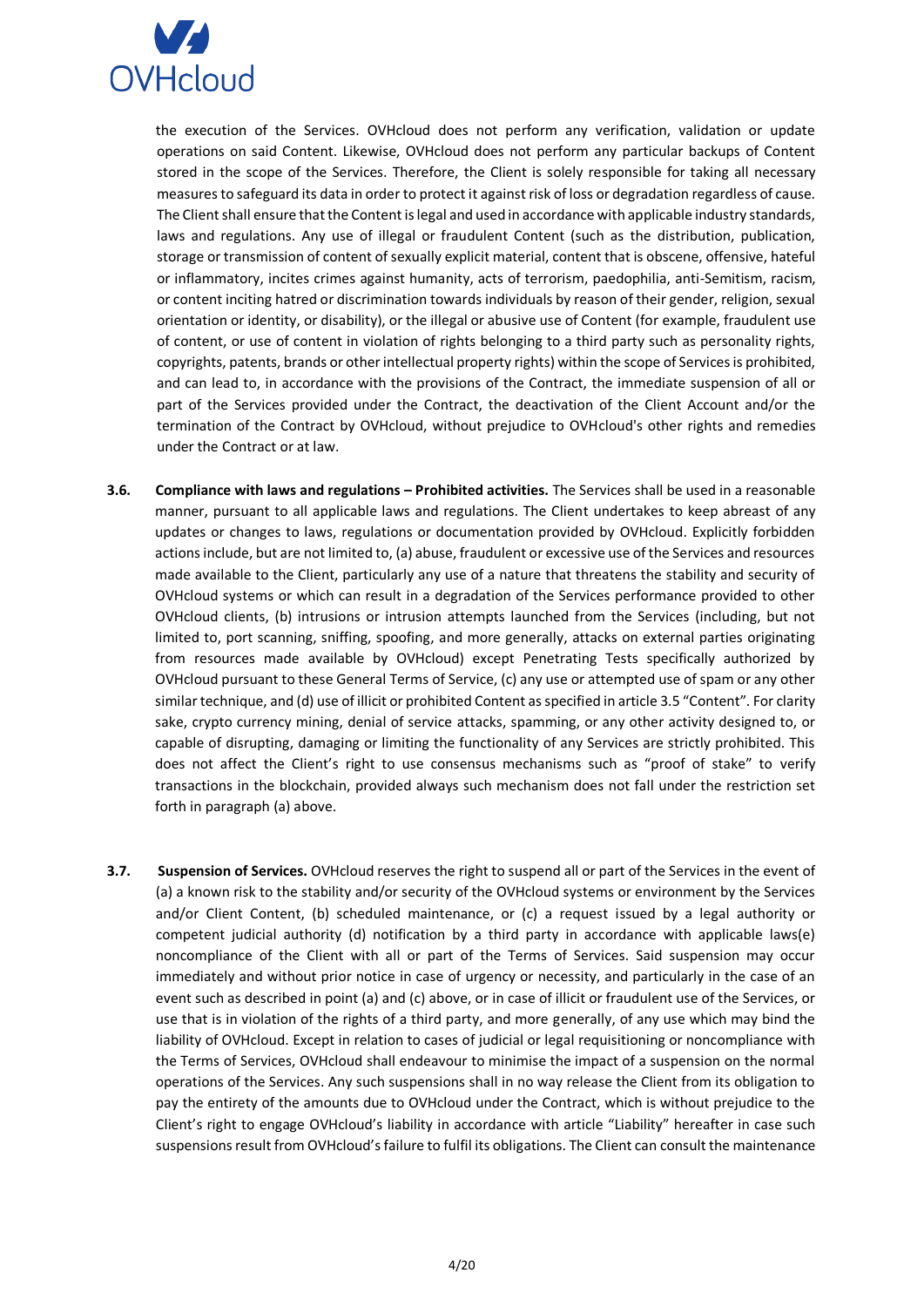

schedule using the interface provided for this purpose. In the event any such suspension results in a failure by the Client to fulfil its obligations under the Contract, the suspension shall take place without prejudice to OVHcloud's right to terminate the contract in accordance with article "Duration, Renewal and Termination of Services" hereafter, and without prejudice to OVHcloud's other rights and remedies at law. Except in cases of termination or nonrenewal of Services, suspensions of Services shall not result in the deletion of the Client's data. Unless suspensions result exclusively of OVHcloud's failure to fulfil its obligations, the duration of the aforementioned suspensions shall not count as unavailability of Services in respect with the service level agreement provided in the Agreement.

- **3.8. Updates to Services.** OVHcloud may modify the Services at any time, and may add, modify or remove ranges, options or features, as well as upgrade their performance. The Services are described online on the OVHcloud Website. The Client is responsible for keeping abreast of any updates to the Services, which are immediately applicable to any new Orders. Concerning the Services in use by the Client, the latter shall be informed by email or via its Management Interface of any substantial updates which are of a nature to downgrade said Services, at least seven (7) calendar days before the implementation of said update. Nevertheless, modifications to Third Party Products and urgent cases (such as security risks, or legal or regulatory compliance updates) may result in immediate modifications to the Services. To the extent permitted by applicable laws, in case of an update that degrades existing Services in use by the Client (removal of functionality, performance downgrade, etc.), the Client may terminate the relevant Services by registered letter with acknowledgment of receipt, or through a specific form provided in its Management Interface, within thirty (30) days from the date the relevant update is implemented.
- **3.9. Intellectual property. Usage rights.** All of the items (software, Infrastructure, documentation, etc.) made available to the Client by OVHcloud in the provision of the Services and during the term of the Contract remain the exclusive property of OVHcloud or the third parties which have granted the rights to use them. OVHcloud grants the Client a non-exclusive licence to use the items made available to it only in accordance with and for the duration of the present Contract. With the exception of the aforementioned items made available to the Client by OVHcloud in the provision of the Services, the Client remains solely responsible for acquiring all of the authorisations and usage rights for the elements and Content (data, software, applications, systems, websites, etc.) which it uses and operates in relation to the Services. The Client and Users retain all intellectual property rights in their respective Content which OVHcloud shall not use expect to the extent necessary for the performance of the Services. Subject to mandatory legal provisions in effect, the Client is not authorized to decompile the software, source code and algorithms used in the course of supplying the Services, notably to reverseengineer.

#### **3.10. Compliance with Sanctions.**

3.10.1. The Client shall at all times comply with Sanctions.

The Client represents and warrants that:

a) it is not, and was not previously, a person which has been designated under, targeted by, or otherwise subject to, any Sanctions;

b) it is not owned or controlled by, or acting for or on behalf of, an individual or entity which has been designated under, targeted by or otherwise subject to, any Sanctions; and

c) the Services will not be sold, exported, diverted or otherwise transferred to any individuals or entities located in countries or regions subject to comprehensive Sanctions or trade embargoes, to the governments of any of these countries or regions, or to any person or entity that is otherwise targeted by Sanctions laws, or to any person or entity that is directly or indirectly involved in acts of terrorism, or in connection with weapons of mass destruction or missile applications; and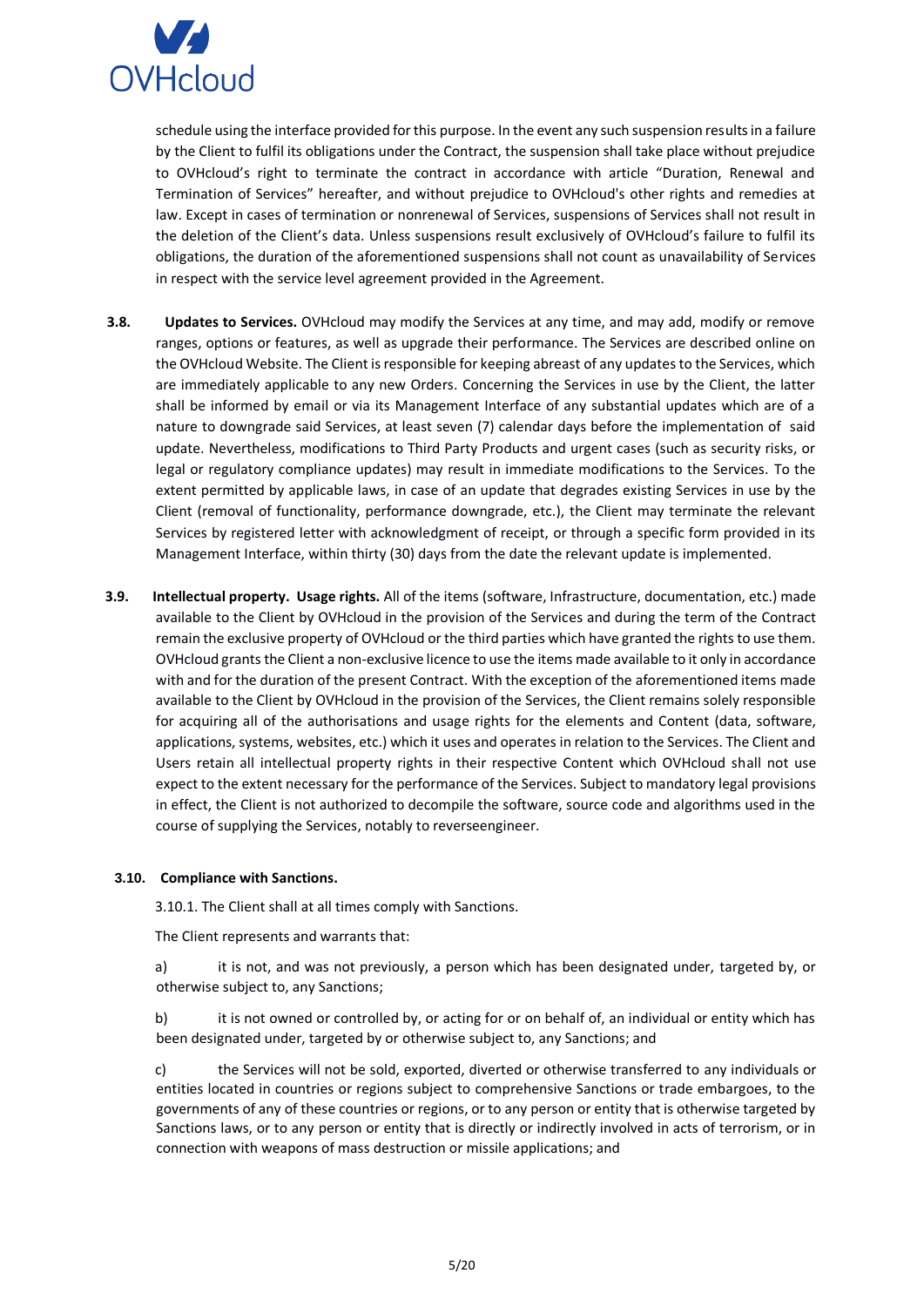

d) it will not use, deal with, sell, supply, transfer or export, or broker the use, dealing with, sale, supply, transfer or export of the Services in a manner that would otherwise violate Sanctions.

3.10.2. The Client shall inform OVHcloud immediately if any of the representations and warranties in

this clause cease to be accurate in any respect at any time during the term of this Contract.

3.10.3. OVHcloud is not obliged to perform any obligation under this Contract to the extent that the performance of such obligation would breach Sanctions applicable to OVHcloud or expose OVH to any risk of enforcement action or punitive or restrictive measures or other adverse action under Sanctions.

3.10.4. In the event that:

- a) the Client breaches any provisions of this clause;
- b) the representations and/or warranties set out in this clause cease to be accurate in any respect at any time during the term of this Contract; or
- c) clause 3.10.3 applies,

OVHcloud, in its discretion, shall be entitled to terminate all or part of this Contract, by providing written notice to the Client upon such terms and with such effect as specified by OVHcloud in such written notice. OVHcloud reserves the right to refuse Orders submitted (a) from countries subject to Sanctions, or (b) by citizens of those countries or individuals subject to Sanctions.

- **3.11. Third Party Products.** Subject to specific commitments undertaken within the scope of the applicable Specific Terms of Service, (a) OVHcloud is not responsible for Third Party Products made available within the scope of the Services which may contain technical errors, security vulnerabilities, incompatibilities or instabilities, and offers no guarantee for the Third Party Products made available by OVHcloud to the Client in the provision of the Services (including all related information and items such as software, systems, applications, etc.), and (b) the Client is only authorised to use the Third Party. Products made available to it by OVHcloud in accordance with the terms of the Contract, and in particular is forbidden from decompiling, accessing the source code, reinstalling on any other infrastructure software or systems made available to it. The Client uses the Third-Party Products entirely at its own risk, in accordance with these Terms of Service, and is responsible to ensure that such Services are suited to its needs and the purposes for which it uses them.
- **3.12. Continuity and Reversibility of Services.** Unless provided otherwise in the Specific Terms of Service, the termination of Services for any reason whatsoever (in particular, the termination or non-renewal of the Contract, failure to comply with the Terms of Service, etc.), as well as certain operations to update or reinstall the Services, shall automatically result in the irreversible deletion of all Content (including information, data, files, systems, applications, websites, and other items) that is reproduced, stored, hosted, collected, transmitted, distributed, published and more generally used and/or operated by the Client within the scope of the Services, including any potential backup. Before the termination or expiry of the Services, and before proceeding with any delete operations, update or reinstallation of Services, the Client is solely responsible to perform any operations (such as backup, transfer to a third party solution, Snapshots, etc.) which are necessary to the preservation of its own Content. Upon request from the Client, and subject to the stipulations of the article on "Confidentiality" below, OVHcloud shall provide any technical information concerning the Services which may facilitate reversibility operations and the Client's Content recovery. Such provision of assistance may result in additional charges for time worked, based on the financial terms available on the OVHcloud Website or upon request to OVHcloud Support. However, OVHcloud does not proceed to any operation of restitution or Client's Contents migration. Such operations are under the Client's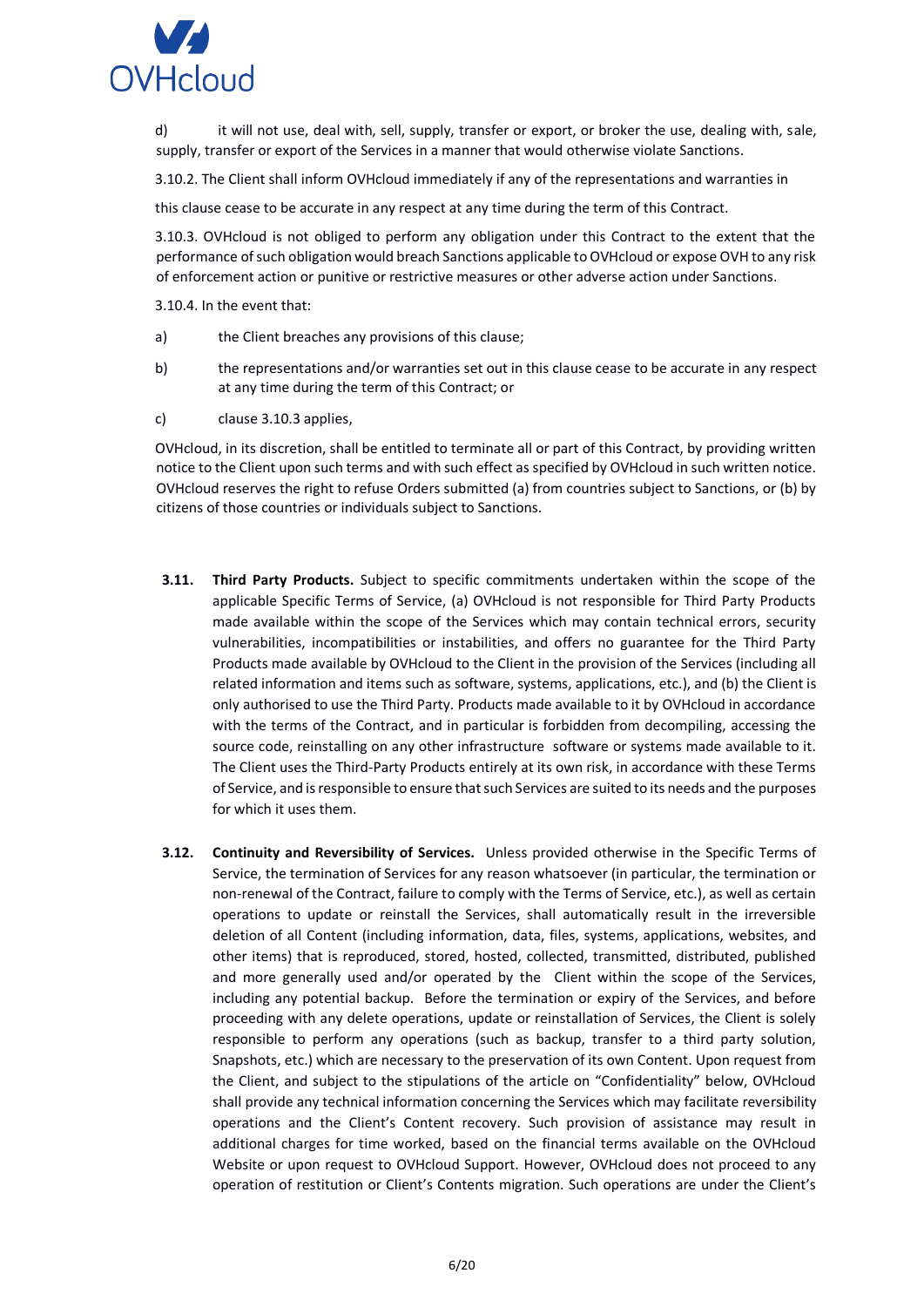

exclusive responsibility. With the exception of any data which OVHcloud must preserve in accordance with applicable laws and regulations, the data referred to in article "OVHcloud processes" below, and any data necessary for the defence of its rights, OVHcloud undertakes not to keep a copy of the Client's data following the termination of Services, unless otherwise agreed by the Parties or provided otherwise in the applicable Specific Terms of Service.

**3.13. Penetration Tests.** The Client is authorised to carry out penetration tests on the Services (hereinafter "Penetration Test(s)") by itself or by a duly appointed third party auditor of its choice. The performance of these operations does not require OVHcloud to be notified. These Penetration Tests shall be carried out in accordance with the laws and regulations in force. The Client shall obtain the authorization of the Users and rights holders of the scope targeted by the test. The conditions whereby the Client entrusts the third party auditor with the performance of the Penetration Tests are the subject of a separate agreed concluded between the Client and the auditor, and include all the conditions of this article. The Client declares and guarantees to OVHcloud that all the conditions for conducting the Penetration Tests stipulated herein will be respected, including by the auditor who acts under the full responsibility of the Client.

Under no circumstances shall the Penetration Tests (a) target other OVHcloud target elements and OVHcloud Infrastructures other than those used exclusively by the Client (including but not limited to OVHcloud shared infrastructure, networks and services), (b) disrupt the proper functioning of the Services and OVHcloud infrastructure and networks and/or (c) have any impact on the Services, resources, networks and infrastructure provided by OVHcloud to other clients. Any attempt to intrude into environments or systems used by other OVHcloud clients is expressly prohibited.

The Client is solely responsible for all consequences that may result from the performance of the Penetration Tests, including when they are carried out by a third party auditor. In particular, it is the Client's responsibility to carry out or to have carried out in advance, and under its entire responsibility, all backups necessary to enable, in the event of an incident occurring during the Penetration Tests, to restore and to be able to continue to use the target elements of the Penetration Tests (systems, applications, data, etc.).

The Client is informed that if, within the framework of the Services, protection mechanisms, such as systems to prevent the sending of fraudulent or massive mail (SPAM) or against computer attacks by denial of service (DOS or DDOS), have been put in place, these mechanisms will not be deactivated within the framework of the Penetration Tests, and may therefore result in the unavailability of the Services. The Client is responsible for informing any person likely to be affected by such unavailability.

At the end of the Penetration Tests, a written audit report is drawn up. The audit report will be communicated to OVHcloud upon first request or whenever it is of interest to OVHcloud (in particular in the event of a flaw or vulnerability in OVHcloud's Services or Infrastructures, or that could impact other OVHcloud clients).

The audit report, its contents, and more generally all information disclosed or collected in the course of the audit and concerning, directly or indirectly, OVHcloud, are considered strictly confidential, and may under no circumstances be published or disclosed to third parties without OVHcloud's prior written consent.

In the event of non-compliance by the Client and/or the third party auditor with all or part of the terms and conditions of this article, OVHcloud reserves the right to immediately suspend access to its Services, without prejudice to any damages OVHcloud may claim.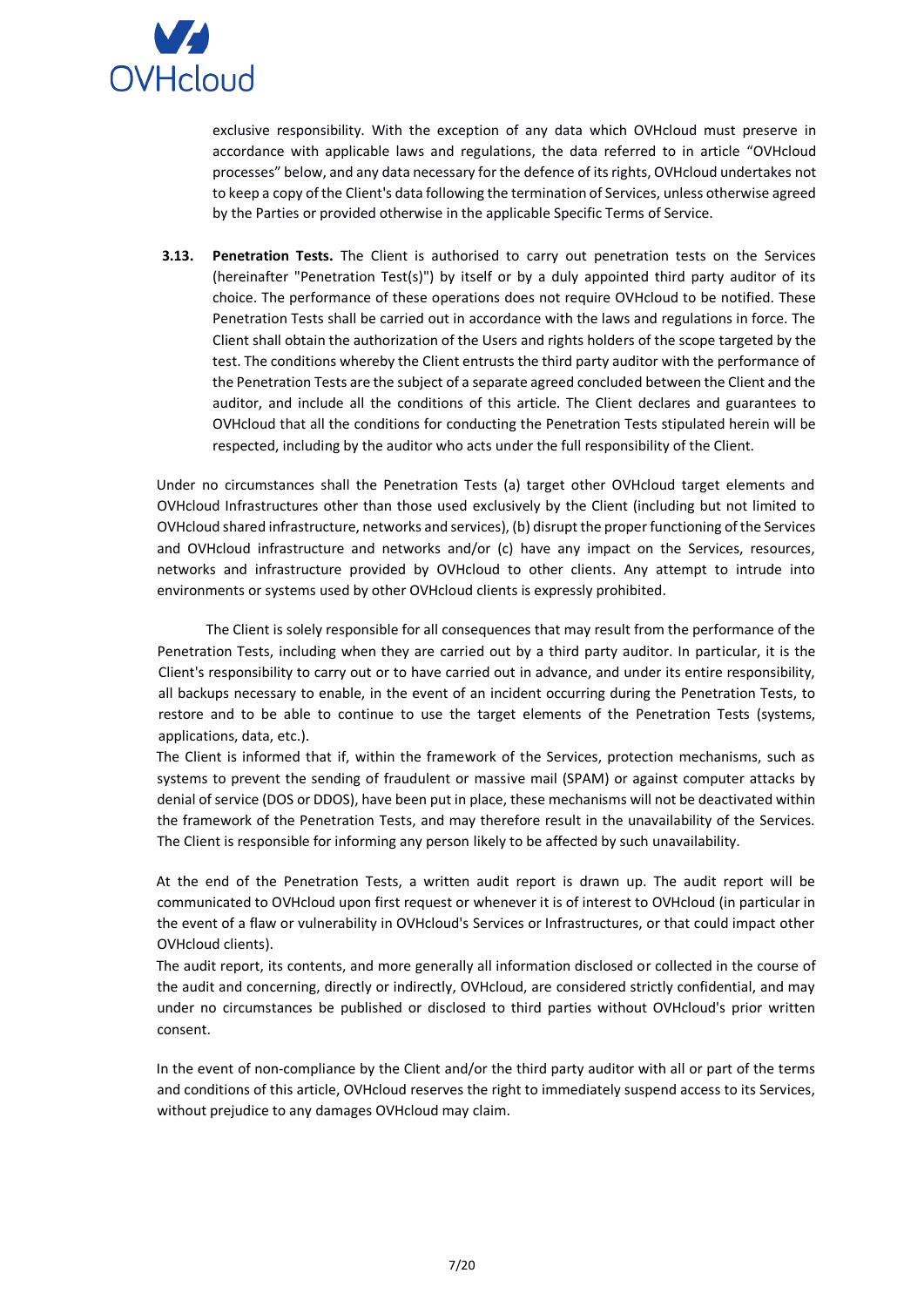

### <span id="page-7-0"></span>**4. MEASURES FOR THE PREVENTION OF SPAMMING FROM OVH'S NETWORK**

- **4.1. Measures of traffic monitoring.** OVHcloud shall implement a system of technical measures intended to prevent the dispatch of fraudulent emails and spam from its Infrastructure. OVHcloud shall monitor outgoing traffic from the Service towards port 25 (SMTP server) on the Internet, which shall involve monitoring traffic by means of automatic tools. The outgoing traffic referred in this paragraph shall be monitored by OVHcloud with a delay of a few seconds, rather than being filtered or intercepted. These operations shall be conducted by OVHcloud concurrently and not, under any circumstances directly between the Services and the internet. OVHcloud shall not conduct any tagging of e-mails, and shall not modify e-mails sent by the Client in anyway whatsoever. No information shall be stored by OVHcloud during these operations aside from statistical data. The operation in this paragraph shall be conducted regularly and in a fully-automated manner by OVHcloud and the Client acknowledges that no human intervention is involved during the monitoring of traffic to port 25 (SMTP port).
- **4.2 Blocking e-mails identified as spam.** In the case of outgoing traffic from the Client's server, including emails, being identified as spam or fraudulent e-mails, OVHcloud shall inform the Client by e-mail and block the Server's SMTP port.
- **4.3. Unblocking terms.** The Client may request unblocking of the SMTP port through their Management Interface. Any new e-mail identified as spam will entail a new blocking of the SMTP port by OVHcloud for a longer period to be determined at OVH's reasonable discretion. On the occurrence of OVHcloud's blocking the SMTP port for a third time, OVHcloud reserves the right to deny any new request for the unblocking of the SMTP port.
- **4.4 Data**. OVHcloud shall not keep any copy of e-mails sent from the Service's SMTP port, even when they are identified as spam.

# <span id="page-7-1"></span>**5. MITIGATION (protection against DOS and DDoS attacks)**

- **5.1 Protection Measures.** OVHcloud shall implement protection against DOS and DDoS-type (Distributed Denial of Service) hacking attempts provided that these attacks are conducted in a manner reasonably considered to be serious enough by OVHcloud to justify such protection. In implementing such protection, the OVHcloud shall use reasonable endeavors to ensure that the operation of the Client's Services is maintained throughout the duration of a DOS or DDoS attack. The function provided in this article involves monitoring the traffic sent to the Client's Services from outside OVHcloud's network. The traffic identified as illegitimate shall then be rejected by OVHcloud prior to reaching the Client's Infrastructure, thus allowing legitimate users to access the applications offered by the Client in spite of the attack.
- **5.2. Scope of the protection.** The protection measures outlined in this article shall not apply in the case of attacks such as SQL injection, brute-force, abuse of security vulnerabilities, or attacks of a similar nature to the latter. In such cases, the Infrastructures and the Service may be temporarily suspended and unavailable. As a result of the high technicality of the Service, certain attacks may not be detected by the protection measures implemented by OVHcloud. The protection measures outlined in Articles 6.1 and 6.2 shall not apply in the case of attacks such as SQL injection, brute-force, abuse of security vulnerabilities, or attacks of a similar nature to the latter. In such cases, the Infrastructure and the Service may be temporarily suspended and unavailable. Given the nature of a potential DOS or DDoS attack and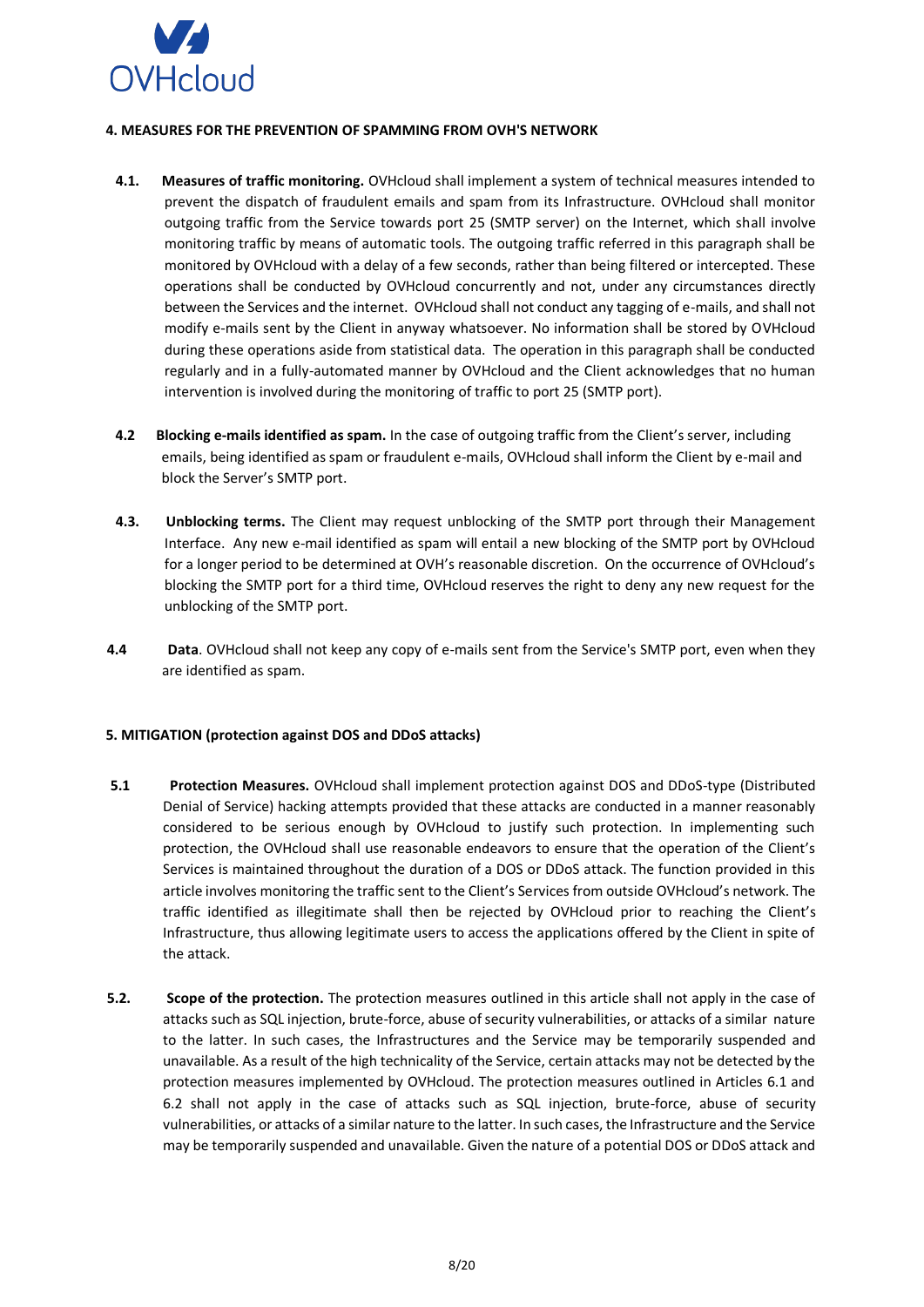

their complexity, OVHcloud shall implement different levels of traffic protection in order to preserve their Infrastructure and the Services.

- **5.3. Detection of the attack.** The mitigation of a DOS or DDoS attack is activated only at the time of the detection of the attack by the OVHcloud's tools and for a non-fixed period, and deactivated only once the attack and illegitimate traffic are no longer present. Thus, until the mitigation is activated, the Service shall handle the attack directly, which may lead to the temporary unavailability of the Service. While mitigation is activated, OVHcloud shall not guarantee the accessibility of the Client's applications but it shall endeavour to limit the impact of a DOS or DDOS attack on the Client's Services and on OVHcloud's Infrastructure. If, in spite of the activation of mitigation, a DOS or DDOS attack is of such a nature as to adversely affect the integrity of OVHcloud's Infrastructure or the infrastructure of the other Clients of OVHcloud, OVHcloud shall strengthen its protection measures which may lead to the deterioration of the Client's Services or impact its availability for which OVHcloud shall not be liable.
- **5.4. Client's configuration.** Where part of the traffic generated by a DOS or DDOS attack is not detected by the OVHcloud's equipment and reaches the Client's Services, the effectiveness of the mitigation shall also depend on the appropriate configuration of the Client's Services. In this regard, the Client must ensure that it has the adequate resources to administer the configuration of the Client's Services properly. The Client shall be solely responsible for ensuring it secures its Services, implementing security tools (firewall, etc.), periodically updating their system, backing up their data and for ensuring the security of their software (scripts, codes etc.).

### <span id="page-8-0"></span>**6. OVHcloud SUPPORT**

**6.1. OVHcloud Support team.** The OVHcloud Support team is responsible for handling Incidents which may occur in relation to the Services, and to provide the Client, upon request, with information regarding the characteristics and Terms of Services. Provided the other levels of Support referred to in article 4.4 below, OVHcloud Support is available in French only and information regarding the Services is available during business hours only. OVHcloud infrastructures are monitored 24/7, 365 days a year. In order to ensure the continuity of such monitoring on a 24/7/365 basis, OVHcloud reserves the right to subcontract part of the Support in accordance with the section "Subcontract".

**6.2. Recourse to OVHcloud Support.** The Client may contact the OVHcloud Support by email, using a special form available in the Management Interface, or by telephone by calling 1-855-684-5463. Nevertheless, during non-business hours, the OVHcloud Support team can only be reached by email or through the Management Interface. OVHcloud shall create a ticket ("Incident Ticket") for each request or Incident report received. The Client will be informed of the creation of the Incident Ticket and its corresponding number. The Client can access the history and status of its requests and Incidents reported through its Management Interface. The Client undertakes not to make use of the OVHcloud Support wrongfully. Before resorting to the OVHcloud Support, the Client must first consult the resources and information available on the OVHcloud Website (user guides, use cases, product documentation, etc.), and in its Management Interface (reporting, monitoring, etc.). The Client shall not (a) contact the OVHcloud Support for services or products that it has not contracted from OVHcloud cloud directly or(ii) place the OVHcloud Support teams in direct contact with its own clients or any other party external to the Contract. OVHcloud reserves the right to refuse to accept any request which does not meet the aforementioned conditions.

The Client undertakes to adopt behaviour that is appropriate, cordial and respectful in its interactions with OVHcloud Support. OVHcloud reserves the right to no longer reply to the Client's requests and to immediately terminate the Contract in case of abusive, outrageous, or degrading behaviour.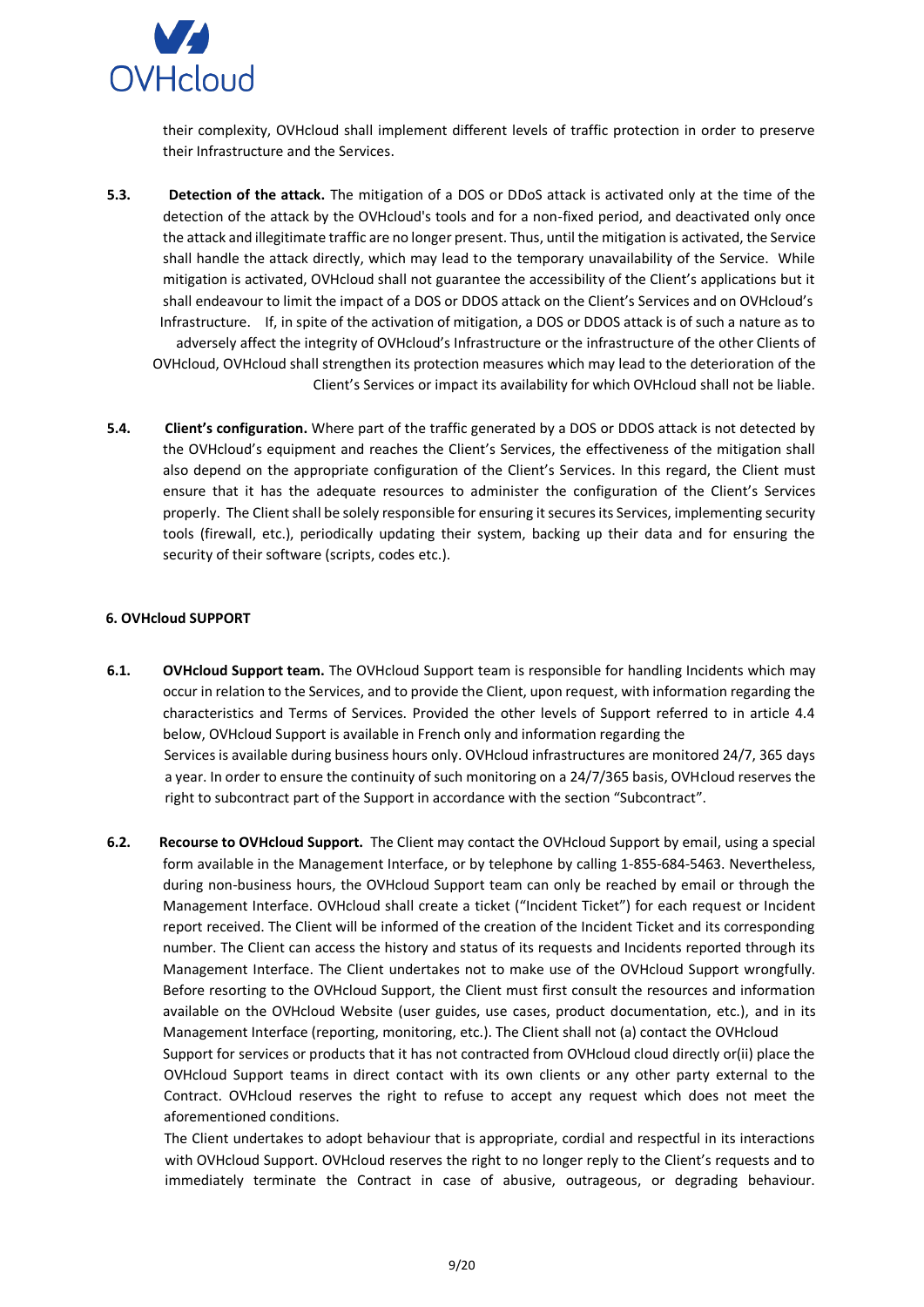

Furthermore, such behaviour may result in legal action taken against the Client, for which purposes OVHcloud may resort to any means of evidence which it deems useful and relevant (extracts of communications with the Client, screenshots, emails, recording of telephone calls, etc.). Subject to the other levels of Support referred to in article 4.4 below, OVHcloud Support is included in the price of the Services.

- **6.3. Incident handling.** In case of malfunction of the Services, the Client shall firstly perform the technical tests recommended on the OVHcloud Website. In the event these tests do not resolve the Incident, the Client may report the Incident to the OVHcloud Support as set out above and provide as much information as possible to facilitate a proper diagnosis. When an Incident is reported, OVHcloud Support shall carry out the necessary investigation to identify the cause of the observed malfunction and establish a diagnosis. The Client agrees to remain available at all times in order to collaborate with OVHcloud on a proper diagnosis and resolution of the Incident, in particular by providing OVHcloud with any additional information, and by performing all of the necessary tests and verifications. Within the scope of Incident handling, OVHcloud and its Partner Companies are expressly authorized by the Client to connect to the Client Services at both the hardware and software levels, in order to take any action that is necessary to perform a diagnosis. This connection may require the Client to perform an action on its Service. OVHcloud shall keep the Client reasonably wellinformed of the progress of the operations. If OVHcloud establishes that its Services are available and functioning properly, or that the existence of the Incident cannot be confirmed, or that the Incident does not fall under the responsibility of OVHcloud, OVHcloud shall inform the Client accordingly. In this case, the time spent by OVHcloud on performing the diagnosis and assisting the Client may be charged to the Client as an additional service provided, based on the fee schedule available on the OVHcloud Website or provided to the Client. OVHcloud reserves the right to refuse any assistance if it ascertains, during its investigation, that the Client is using the Service in violation of the Contract or of any applicable law or regulation. If the Incident appears to fall under OVHcloud's responsibility, OVHcloud shall finish the diagnosis and work to re-establish the availability of the impacted Services. In this case, the work performed by OVHcloud shall not result in any additional charges. The diagnosis shall be established by OVHcloud using any means necessary, and particularly based on exchanges between the Parties and data from the OVHcloud information system (such as login data) which the Client hereby expressly agrees may be admissible and fully enforceable. Subject to any applicable Specific Terms of Service and other levels of Support referred to in article 4.4 below, OVHcloud does not provide any warranty as to the duration of repairs or time frames for the
- **6.4. Other levels of Support.** In addition to the OVHcloud Standard Support described above, OVHcloud offers other levels of Support which allow the Client to benefit from additional services and levels of commitment. The terms and conditions for these Support levels are described in Specific Terms of Service and corresponding documentations available on the OVHcloud Website or upon request to OVHcloud Support.

resolution of Incidents within the scope of the OVHcloud Support.

### <span id="page-9-0"></span>**7. RESPONSIBILITY**

- **7.1. Ability.** Each of the Parties warrants and represents that it has full power and authority to enter into and perform the Contract. In particular, the Client and OVHcloud represent and warrant that it holds all of the authorisations, skills and knowledge (particularly of a technical nature) which enable them to respectively use and provide the Services in accordance with the terms and conditions of the Contract.
- **7.2. Responsibility of OVHcloud.** In cases where the applicable Specific Terms of Service include commitments from OVHcloud to particular levels of service, the corresponding payments or credits which may be due by OVHcloud to the Client shall constitute the Client's sole and exclusive remedy for OVHcloud's failure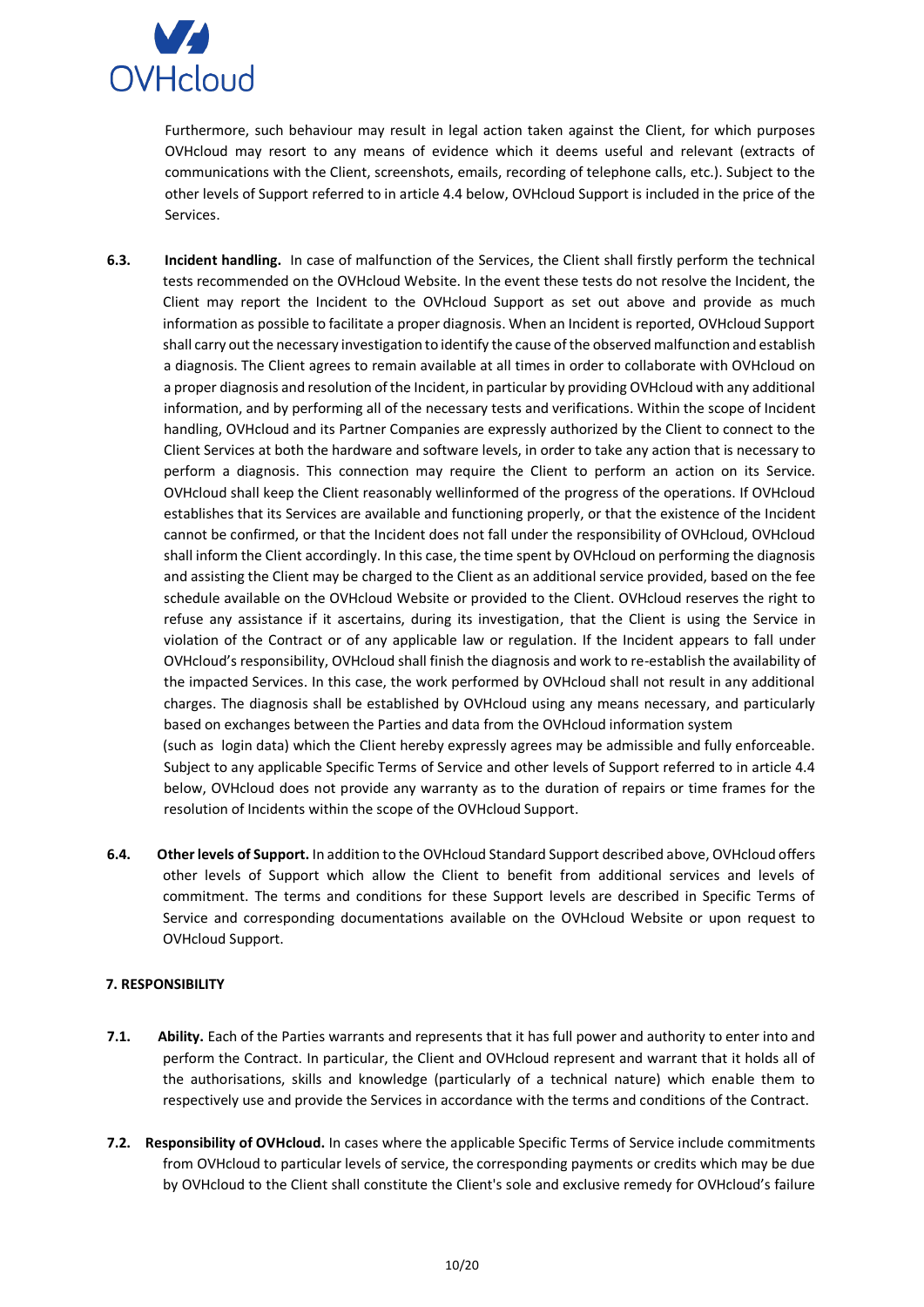

to comply with the level of service committed to in the relevant Specific Terms of Service and OVHcloud's entire liability for failing to meet the relevant level of service. In the absence of an applicable commitment to a given level of service under no circumstances shall the total aggregate liability of OVHcloud (Affiliates, subcontractors and providers included) to the Client (however arising) under or in relation to this Contract, including (but not limited to) liability for breach of contract, misrepresentation (whether tortious or statutory), tort (including but not limited to negligence), breach of statutory duty, or otherwise, exceed (i) the total amount of sums paid by the Client to OVHcloud for the impacted Services over the course of the six (6) months prior to the Client's claim for compensation or (ii) the direct prejudice suffered by the Client if such prejudice is lower. Under penalty of foreclosure, the period time for suit against OVHcloud will not exceed two years from the date on which the Client knows of the damage.

- **7.3. Limitation of liability.** Under no circumstances shall OVHcloud be liable under or in connection with this Contract for any:
	- (A) use of the Services by the Client or a third party which is in breach of the terms and conditions of the Contract;
	- (B) non-execution, failure, malfunction, interruption or unavailability of the Service;
	- (C) indirect or consequential loss including loss of business, commercial damage, loss of orders, operational losses, loss of revenue, loss of reputation, harm to the company's image, loss of actual or anticipated profits, loss of contracts or clients (for instance, unwanted disclosure of confidential information relating to such clients due to system failure or hacking, third party claim against the Client);
	- (D) loss, disclosure or illicit or fraudulent use of Users' authentication credentials by the User or any third party in compliance with the applicable provisions;
	- (E) suspensions of access, or temporary or permanent suspension of operated Services in accordance with article 3 of these General Terms of Service (notably a request issued by a legal authority or a competent judicial authority);
	- (F) loss of, damage to, alterations of all or part of the Content (including information, data, applications, files or other items) hosted on the Infrastructure and noting that OVHcloud is not responsible to perform the continuity of the Client's activities and notably backup operations;
	- (G) lack of suitability of the Services to the needs of the Client (including in relation to the sensitivity of the relevant data);
	- (H) security incidents related to the use of the Internet, particularly in case of loss, alteration, destruction, disclosure or unauthorized access of Client data or information on, or from, the Internet; AND
	- (I) impairment of systems, applications and other items installed by the Client on the Infrastructure.

OVHcloud DISCLAIMS ALL WARRANTIES, EXPRESS OR IMPLIED, WITH RESPECT TO THE SERVICES PROVIDED TO THE CLIENT. THE CLIENT ACKNOWLEDGES THAT OVHcloud, ITS GROUP MEMBERS, AND THEIR RESPONSIBLE DIRECTORS, OFFICERS, EMPLOYEES, AGENTS AND SUPPLIERS SHALL NOT BE LIABLE FOR DAMAGES RESULTING FROM, INDIRECTLY FROM THE CONTRACT EXCEPT FOR ANY DIRECT CONSEQUENCES CAUSED BY THE PERSONAL FAULT OF OVHcloud OR ITS REPRESENTATIVES. THIS SECTION SHALL SURVIVE THE EXPIRATION OR TERMINATION OF THIS AGREEMENT.

**7.4. Responsibility of the Client.** The Client bears the risks related to its activities and is sole responsible for the use of the Services made available by OVHcloud and for compliance with the Terms of Service in effect, including procuring that any third party that uses the Services, or on whose behalf the Service are used, comply with such Terms of Service. In particular, the Client is responsible for (a) ensuring the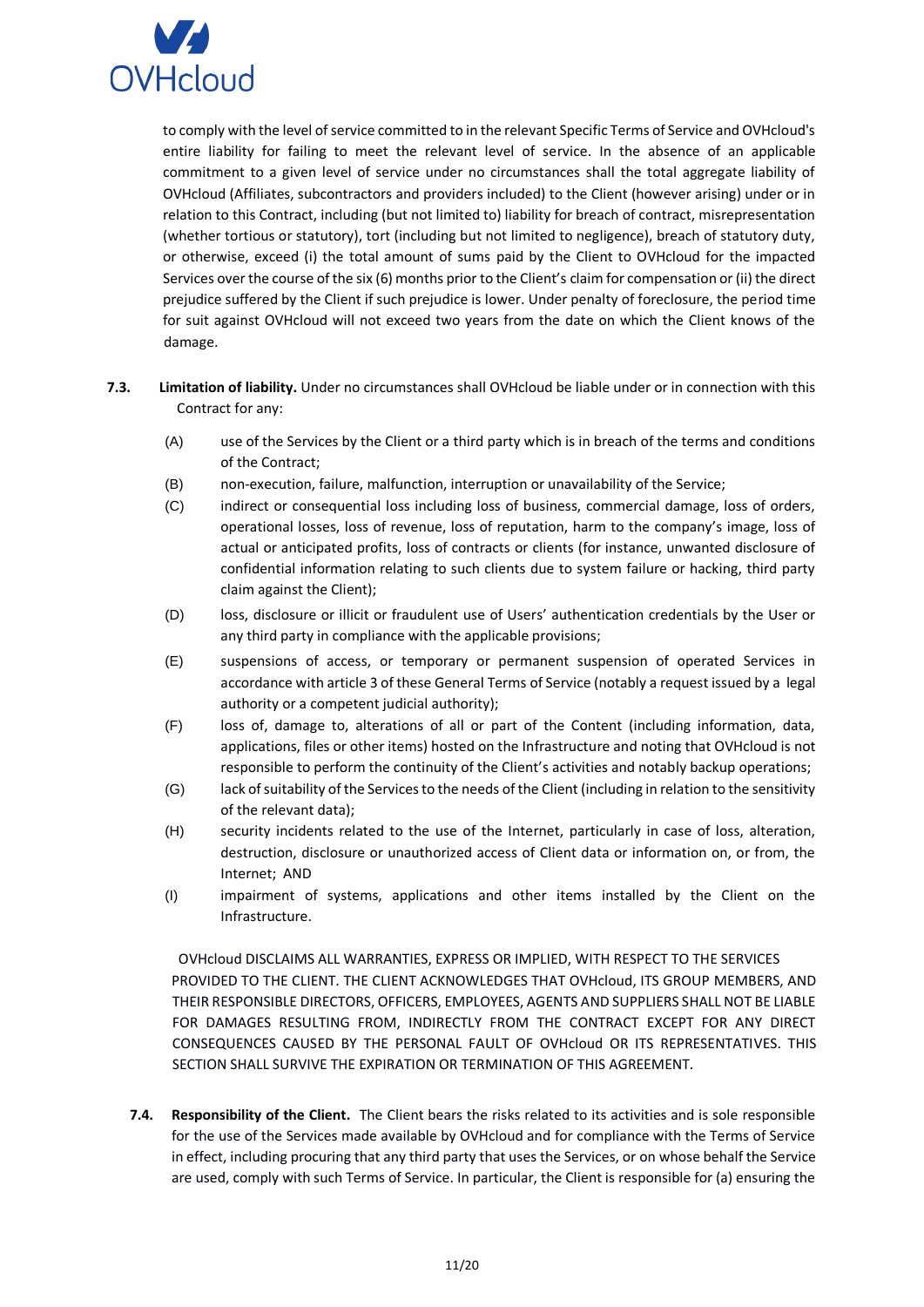

Services ordered are suited to its needs and the needs of third parties for whom or on whose behalf they are used, (b) the Content, such as information, data, files, systems, applications, software, websites, and other elements which may be reproduced, hosted, installed, collected, transmitted, distributed or published, and more generally used and/or operated within the scope of the Services, as well as (c) the management and use of said Content (in particular their verification, validation, updating, deletion, backup, and along with any measure designed to protect against the loss or alteration of the Content), including when the Content belongs to a third party or is used or operated by or on behalf of a third party, and (d) compliance with applicable laws and regulations. When the Client uses the Services in the scope of a business activity, or when acting on behalf of a third party, it undertakes to take out a third-party insurance policy, from an insurance company known to be creditworthy, covering the entire amount of damages which may be imputed to it, and undertakes to maintain that insurance policy (or any other equivalent insurance) for the entire duration of the Contract.

- **7.5. Client guarantee.** Each Party guarantees it practices activities complying with the regulation in effect. The Client guarantees notably OVHcloud against any consequences resulting from (a) the use or exploitation of illicit content within the scope of the Services, (b) fraudulent use of the Services or use that does not comply with the Terms of Services in effect or any applicable laws and regulations, (c) the use of Services made in violation of third party rights, (d) the lack of suitability of the chosen Services to its needs or the needs of its Users and of any third party on whose behalf the Services are used, or (e) the loss of, or unauthorized or fraudulent use of, Users' authentication credentials. The Client undertakes to take appropriate action in the event of any action, claim or complaint by a third party relative to the Content and/or the Terms of Service, including those by legal or judicial authorities, and to indemnify and hold harmless OVHcloud against any damages, losses and expenses which may result therefrom (including legal judgements, reasonable legal defence costs, etc.).
- **7.6. Third Parties.** Under the present Contract, OVHcloud makes no commitment towards any third parties, including Users, and no stipulation of the Contract may be interpreted as creating third party beneficiaries of the present Contract (including but not limited to under the Contracts (Rights of Third Parties) Act 1999). The Client is solely responsible for its relationship with any third parties (notably the Users of the Services), and shall indemnify and hold harmless OVHcloud against any action, claim or complaint taken by a third party which implicates the OVHcloud Services. The Client undertakes to notify OVHcloud in writing, as quickly as possible, of any claims, complaints and/or legal action taken by a third party which implicates the OVHcloud Services, detailing the subject matter of the claim as well as any useful information so that OVHcloud may communicate to the Client any items in its possession which may be useful. OVHcloud reserves the right to take part into such litigations.
- **7.7. Force majeure** Neither Party may be held liable on the basis of a failure to meet its contractual obligations resulting, directly or indirectly, from unforeseeable events having the characteristics of force majeure as defined in Article 1470 of the Civil Code of Quebec and by case law. The Parties declare that force majeure (i) includes strikes, including strikes by the personnel of a subcontractor of one of the Parties, acts of vandalism, war or threat of war, sabotage, terrorist acts, fires, epidemics, earthquakes, floods and explosions, as well as power cuts beyond the control of the affected Party,. In such circumstances, the Affected Party shall inform the other Party as quickly as possible in writing, detailing the circumstances and the expected duration of the Force Majeure Event, and shall keep the other Party regularly informed of the status of the situation. If, despite the efforts of the Affected Party in breach, the period of delay or non-performance continues for more than thirty (30) consecutive days, the Party not affected may terminate without liability whatsoever all or part of the

Services affected by the Force Majeure Event [with immediate effect] by giving notice to the Affected Party.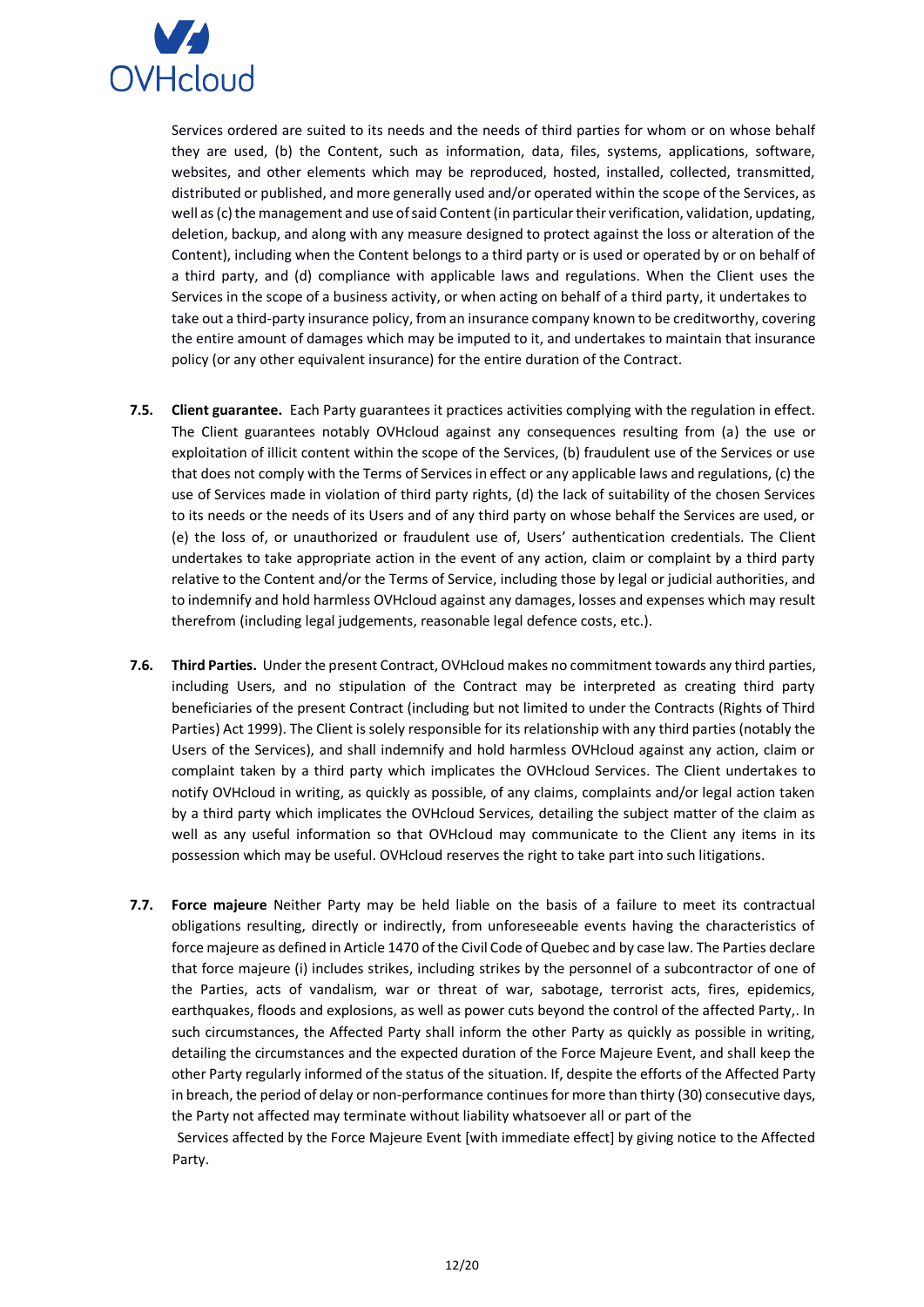

# **8. FINANCIAL CONDITIONS**

- **8.1. Price of Services.** The prices of the Services invoiced to the Client are those in effect at the time of invoicing, as published on the OVHcloud Website. The prices may also be communicated upon request sent to OVHcloud Support. Unless stipulated otherwise, all prices are in US dollars. OVHcloud offers different types of rates depending on the type of Service (monthly flat-rate, yearly flat-rate, per use pricing, etc.). These rates may be linked to a commitment to a particular period of use and/or a specific method of invoicing. Should several types of prices be available for the same Service, the Client may select the one of its choosing when submitting its Order. All taxes applicable to the Services (excluding taxes on OVHcloud revenue) shall be added to the price of the Services and due by the Client without this being deemed a change in the price as envisaged by article 6.2 of this Contract. In the absence of a special pricing scheme, the prices of the Services shall include the cost of acquisition of the licenses and rights to use the tools, software and Operating Systems used by OVHcloud and/or which are made available to the Client by OVHcloud within the scope of the Services. The Client is responsible for acquiring and fulfilling its obligations in respect of all licenses and usage rights that are necessary to operate or make use of the Content within the scope of the Services. The methods for calculating the price of the Services, as well as the billing units, are defined on the OVHcloud Website and in the applicable Specific Terms of Service. The Client is responsible for taking note of this before submitting its order. Each billing unit begun shall be invoiced and due in full, even when it is not totally used. Some Services shall incur additional installation or commissioning costs.
- **8.2. Changes to prices.** OVHcloud reserves the right to change its prices at any time. Pricing changes are immediately applicable to any new Orders. For Services in use at the time of an increase in their price, the Client shall be informed of the change by email at least thirty (30) calendar days in advance. In such a case and To the extent permitted by applicable laws, the Client has the right to terminate without penalty the impacted Services within seven (7) calendar days upon the notification of the said price increase. Such termination shall be notified by registered letter with acknowledgement of receipt or through a specific form provided in the Management Interface. In the absence of said termination, the Client shall be deemed to have accepted the new prices. The aforementioned termination right is not applicable in case of price increase due to unpredictable circumstances making the execution excessively expensive for OVHcloud, which had not agreed to assume the risk.
- **8.3. Invoicing.** The Services shall be invoiced on the basis of Client Orders and consumption of Services as established by OVHcloud in its information system, which shall be deemed as admissible and fully enforceable to the Client. The periodicity (monthly, yearly, or other) of invoices and the timing of their issuance (upon ordering or in arrears) varies from one Service to another. The terms of invoicing of the prices of the Services are defined on the OVHcloud Website and in the applicable Specific Terms of Service. The Client is responsible for taking note of these before submitting its Order. After each payment, OVHcloud shall send the Client an invoice. The Client expressly agrees that this invoice shall be sent to it electronically. The invoice is sent to the Client by email and/or made available to the Client through the Management Interface. The Client is responsible for keeping a copy of the invoice in accordance with regulations in effect. Invoices made available to the Client in the Management Interface shall remain available for a period of twelve (12) months following the date made available.
- **8.4. Payment.** Invoices are payable on receipt, it being understood that invoices are issued either at the time of the Order, or in arrears, depending on the Service. The Client is responsible for selecting its desired payment method from among the available payment methods in the Management Interface. The available payment methods may vary from one Service to another and are published on OVHcloud Website. The Client is responsible for taking note of this before submitting its Order. In relation to Services payable in arrears, OVHcloud reserves the right to invoice the Client for said Services before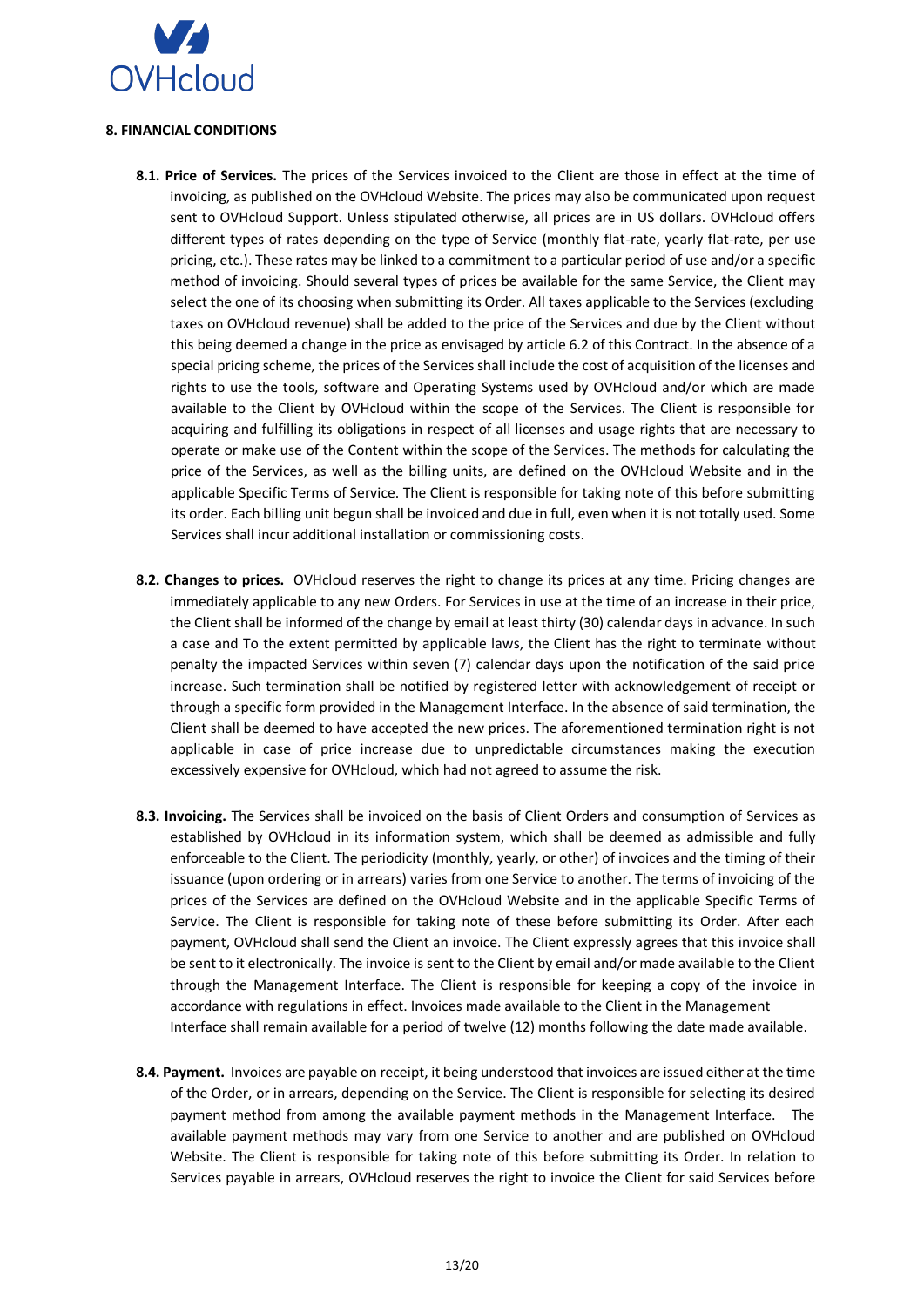

the end of a calendar month in the event that the total Services consumed by the Client during the month in question reach a significant amount. The Client is fully responsible for payment of Services in accordance with the article "Financial Conditions". The Client undertakes to select a valid payment method in its Client Account, and to dispose of the necessary funds to render payment for the Services. To the extent permitted by applicable laws, the Client remains liable to settle the price in its entirety. Consequently, (i) the Client shall have no claim to any reimbursement resulting from the non-use, the partial-use, suspension or cessation of the use of Services before the end of the Period of Use and (2) in the event of split payment(s) (e.g. monthly, yearly installments), the Client remains liable to settle the price in its entirety for the whole of the commitment period subscribed to at the time of the Order. Those provisions is without prejudice to the Client's right to engage OVHcloud's liability in accordance with article "Liability" hereafter in case such situation results from OVHcloud's failure to fulfil its obligations.

- **8.5. Default or late payment.** In case of default or late payment, including partial payment, OVHcloud may charge the Client late payment penalties equal to 2% calculated monthly (26.82% per year) from the day following the payment due date and OVHcloud. Furthermore, any default or delay of payment (including partial) of the sums due by the Client under the Contract which persists for more than (4) days after notification of default or delay of payment sent to the Client by email, shall result by right, and without requiring any additional notification or formal notice, in (a) the immediate demand of all of the sums remaining due by the Client under the Contract regardless of their payment terms, and (b) the right of OVHcloud to decide to immediately suspend and without prior notice all or part of the Client Services (including those which have been paid for), to refuse any new Order or renewal of Services to the Client and to terminate all or part of the Contract . In case of default or late payment, business Clients shall be liable to pay a fixed recovery fee of sixty (60) US dollars, without prejudice to OVH's right to demand, upon supporting documents, additional compensation in cases where the recovery fees are greater than the amount of said fixed recovery fee.
- **8.6. Contestation.** In the event of any disagreement regarding invoicing or the nature of the Services, the Client must notify OVHcloud Support through its Management Interface within one (1) month of the date the invoice was issued. In the absence of said notification, and without prejudice to the Client's right to contest the invoice later on, the Client shall be liable to settle all unpaid invoices according to the terms of the Contract. In case of failure to invoice the Services correctly or in the appropriate timeframe, OVHcloud reserves the right invoice or correct the invoicing at any time, subject to any mandatory applicable limitation.

### <span id="page-13-0"></span>**9. DURATION, RENEWAL AND TERMINATION OF SERVICES**

- **9.1. Duration of Services.** The Contract is entered into for an indeterminate period of time and remains in effect so long as the Client uses the OVHcloud Services. The duration for which the Client undertakes to use the ordered Services is that which is applicable to the rate selected by the Client when submitting its Order (the "Period of Use"). In case of flat-rate or fixed sum payments (monthly, annual or other), and to the extent permitted by applicable laws and section "Termination for breach", the Client undertakes to use the Services during the entire corresponding period. In case of payment per use, the Services are made available for an indeterminate period of time, and the Client may terminate its use of the Services at any time in accordance with the procedures in effect.
- **9.2. Renewal of Services.** The terms for the renewal of Services vary from one type of Service to another, as set out in the Specific Terms applicable to such Services. Some of these renewed automatically ("AutoRenew") while others are renewed upon payment in advance by the Client. In cases where multiple options exist, the Client is responsible for selecting the renewal method of its choosing and the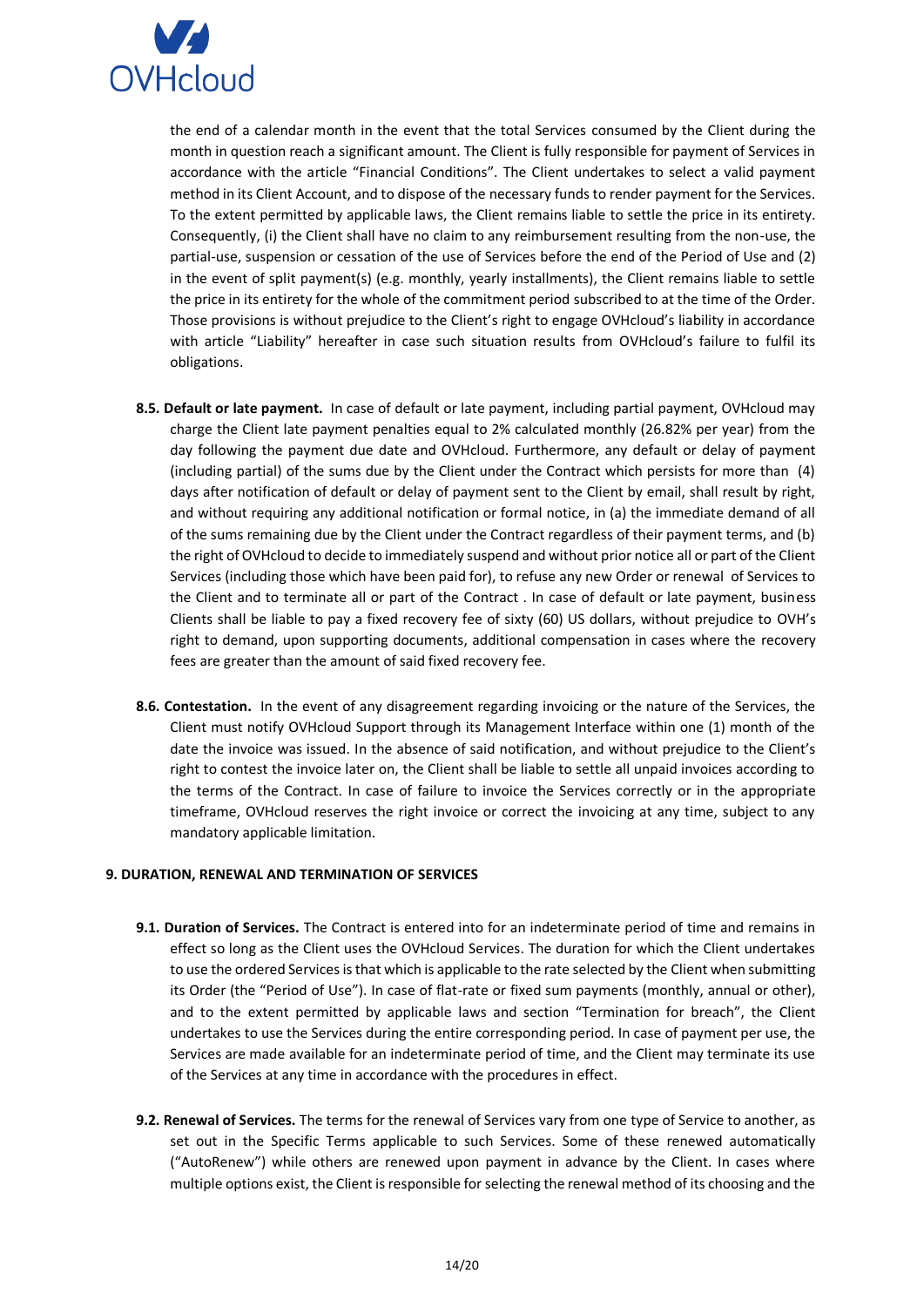

initial commitment period. For certain Services, the Auto-Renew mode is activated by default. Requests for reissued payment are automatically rejected in case of default in payment or irregular payment (incorrect amount, incomplete payment, payment which does not include the required references, or issued using a method or procedure not accepted by OVHcloud). In case of payment reissued by cheque, the Client is responsible to reissue payment early enough for the cheque to be effectively received by OVHcloud before the expiry date of the Services. OVHcloud reserves the right to terminate the renewal, notably, with a reasonable prior notice, in case of a Service's disappearance.

**9.3. Termination for breach.** Without prejudice to the other cases of termination provided in the Contract, and without affecting any other right or remedy available to it, either Party may terminate this Contract with immediate effect by giving written notice to the other Party if the other Party commits a breach of any term of this Contract (including non-compliance with financial terms and/or provisions of the Article 3 Terms of use of the Services of these General Terms of Service) which breach is irremediable or (if such breach is remediable) fails to remedy that breach within a period of seven (7) calendar days after being notified by registered letter with acknowledgement of receipt to do so. Notwithstanding the foregoing, in case of malicious, illegal or fraudulent use of the Services, or use made in violation of the rights of a third party, OVHcloud shall be entitled to terminate the relevant Services or the Contract in its entirety with immediate effect by email and without prior formal notice. The present paragraph shall not be considered to be a waiver of OVHcloud's right to suspend or interrupt the Services in accordance with the provisions of the Contract, particularly in case of non-compliance by the Client with the Terms of Service. Terminations for breach are without

prejudice to any damages which may be claimed by the injured party.

### <span id="page-14-0"></span>**10. CONFIDENTIALITY**

- **10.1. Commitments.** Each of the Parties undertakes, as concerning the confidential information of the Party of which it is recipient or to which it has access within the scope of the execution of the present Contract, to (a) only use said confidential information for the sole purposes of the execution of the Contract, (b) preserve the confidentiality of said information with the same degree of care as if it were its own confidential information, and (c) give access to said confidential information only to their respective associates and Affiliates who need to know the information as part of their function on the condition that these recipients have received prior notification of the confidential nature of said information and are linked by a confidentiality agreement at least as equivalent as this Contract. Each Party is also allowed to communicate the other Party's confidential information to its counsels as long as they belong to a regulated profession (e.g. lawyers, barristers, certified accountants and auditors). Each Party forbid itself to divulgate the other Party's confidential information to other persons than those referred to above without the prior written consent of the other Party, and warrant the respect of the confidentiality of said data by every person to whom it divulgates it. Shall be considered confidential the Contract's provisions and all information communicated between the Parties, or to which the Parties have access in the scope of the execution of the Contract and in any form whatsoever and the nature (notably financial information and marketing, trade secrets, knowhow, information related to security and to the terms of use of the Service). To be considered as a confidential information, it is not necessary that the confidential nature of the information be mentioned on the document or other media containing the information or precised when the information is divulgated. Either Parties undertakes to comply with its obligation of confidentiality for the entire duration of the Contract as well as for a period of two (2) years from its termination, regardless of the cause.
- **10.2. Exceptions.** The confidentiality commitments defined above shall not apply to information for which the recipient Party can demonstrate that (a) the recipient Party became legitimately aware of the information without being required to keep them confidential prior to the other Party having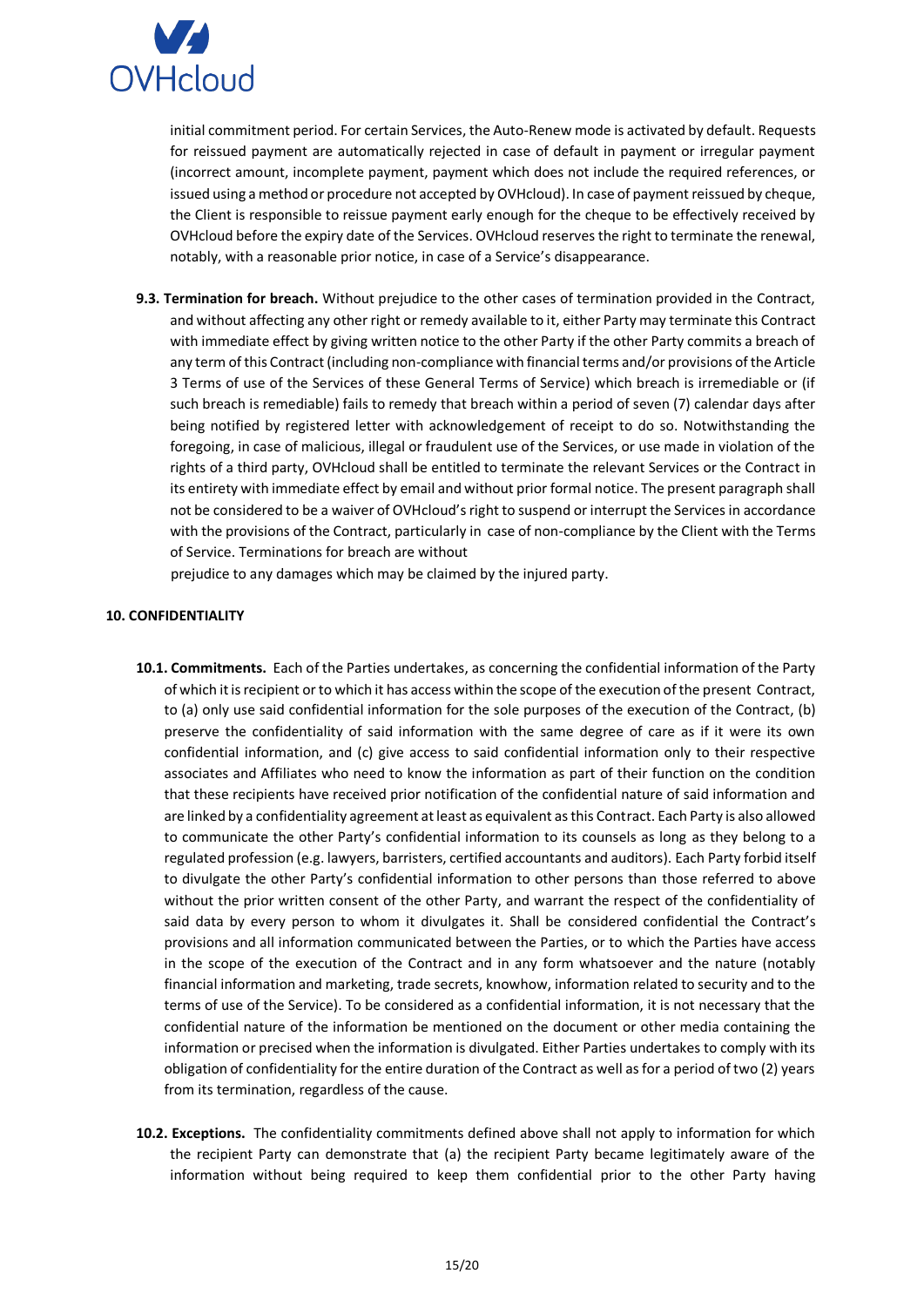

communicated the information or provided it with access to the information, or (b) the information is in the public domain or falls into the public domain during the course of the execution of the Contract by means other than a failure by the recipient Party (or persons for which it is responsible) to fulfill its confidentiality obligations under the present Contract, or (c) they were communicated to the recipient Party by a third party having the authority to disclose them and which did so legitimately, (d) they result from developments performed by the recipient Party and/or by its employees independently of the execution of the Contract, or (e) the divulgation of the said information was authorised by the other Party as provided in the Contract's provisions. Notwithstanding the preceding, each of the Parties reserves the right to disclose information received from the other Party (a) strictly within the limits necessary to defend its rights, it being noted that in such cases, the confidential information of the other Party shall be retained for the time legally required for their use as evidence, and can only be disclosed to those persons who need to know them within the course of the legal action or procedure in question (judges, lawyers, etc.), those persons being bound by professional secrecy or otherwise by a confidentiality agreement, or (b) at the request of a competent legal or judicial authority, it being specified that in such cases, disclosure shall be strictly limited to the request of said authority, and, subject to any legal requirements or injunctions to the contrary, the recipient Party shall inform the other Party of said request.

# <span id="page-15-0"></span>**11. PERSONAL DATA**

- **11.1.** OVHcloud reminds the Client that, while providing the Service to the Client, OVHcloud may keep some of the Client's personal data in compliance with its regulatory and judicial obligations.
	- **11.2.** Information such as "last name, first name, mailing address, e-mail address, phone numbers, and IP connection addresses" shall be kept by OVHcloud during the entire term of the Agreement and up to twelve (12) months after the expiration of the Service.
	- **11.3.** The data transmitted by the Client shall be kept as long as deemed necessary for evidence purposes. Except as otherwise provided in the Specific Terms and Conditions, OVHcloud shall not disclose nor sell the Client's personal data.
	- **11.4.** The Client agrees that his/its personal data may be stored, handled and transferred by OVHcloud to its affiliates, who shall only have access to such data in order to perform essential functions in the provision of the Service, all in strict compliance with the Client's privacy rights.
	- **11.5.** The Client also acknowledges that OVHcloud may communicate the Client's information at the request of administrative, regulatory or judicial authorities.

### <span id="page-15-1"></span>**12. GENERAL PROVISIONS**

**12.1. Severance.** If any provision or part-provision of this Contract is or becomes invalid, illegal or unenforceable, it shall be deemed modified to the minimum extent necessary to make it valid, legal and enforceable. If such modification is not possible, the relevant provision or part-provision shall be deemed deleted. Any modification to or deletion of a provision or part-provision under this article 12.1 shall not affect the validity and enforceability of the rest of this Contract. If any provision or part of provision of this Contract is invalid, illegal or unenforceable, the Parties shall negotiate in good faith to amend such provision so that, as amended, it is legal, valid and enforceable, and, to the greatest extent possible, achieves the intended commercial result of the original provision.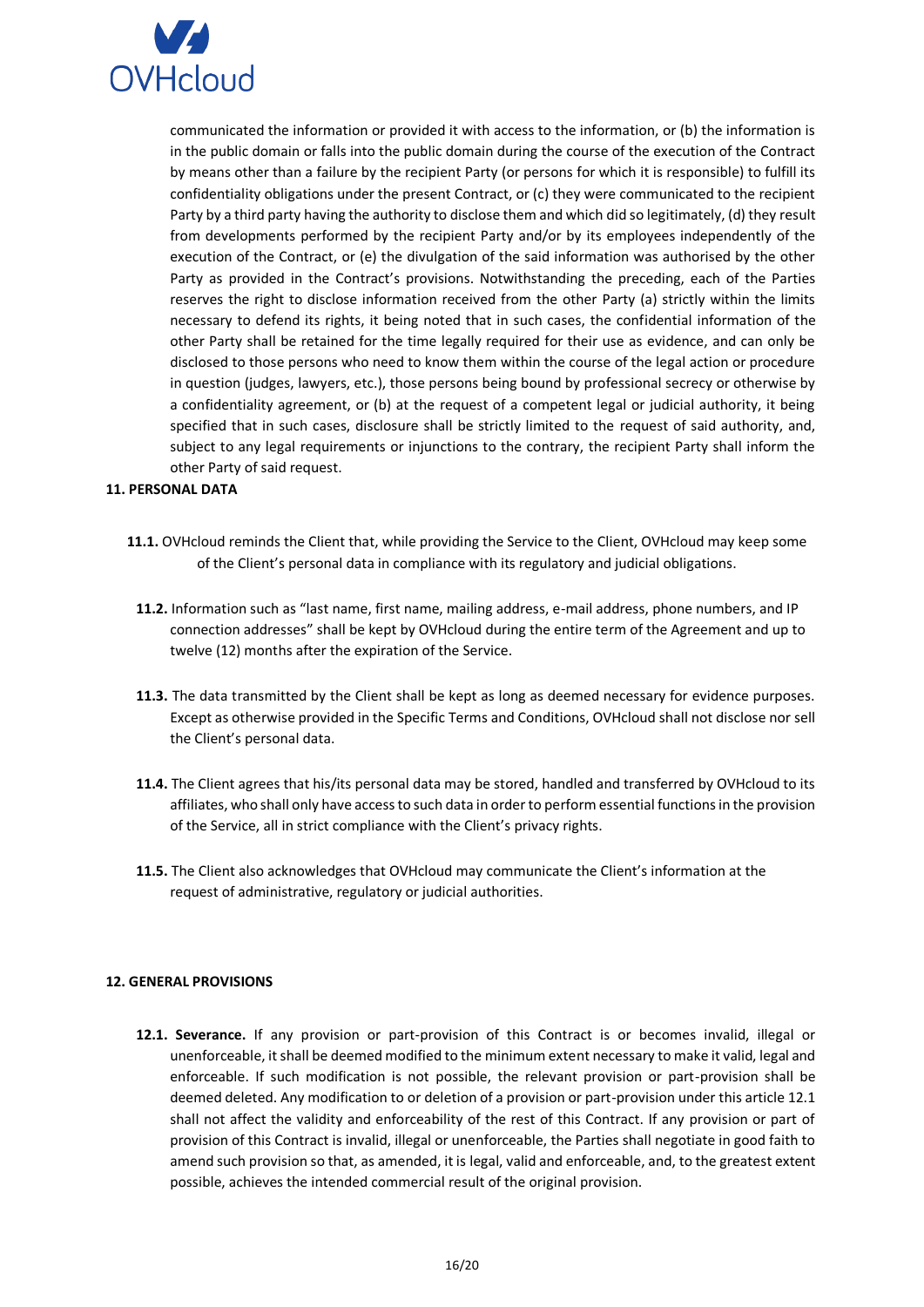

- **12.2. Titles.** The article and paragraph headings are for convenience only and shall not affect the interpretation of this Contract.
- **12.3. Waiver.** No failure or delay by a Party to exercise any right or remedy provided under this Contract or by law shall constitute a waiver of that or any other right or remedy, nor shall it prevent or restrict the further exercise of that or any other right or remedy. No single or partial exercise of such right or remedy shall prevent or restrict the further exercise of that or any other right or remedy.
- **12.4. Entire agreement.** The Contract is made up of the Terms of Services which constitute the entire agreement between the Client and OVHcloud in relation to its subject matter, excluding any Client's general terms and conditions. OVHcloud may, at any time and by right, amend the Terms of Service in effect. Such amendments are immediately applicable to every new Orders. About those Services in use, the Client shall be notified via email or through its Management Interface of any amendment to the Terms of Service in effect. Changes to the Terms of Service are in effect within thirty (30) calendar days from the date the aforementioned notification is sent. Notwithstanding the foregoing, any change to Third Party Product Terms of Use and any implementation of a new regulation may be immediately applicable to the extent OVHcloud does not control such events. To the extent permitted by applicable laws, in cases where new Terms of Service are unfavourable to the Client, the latter may, terminate the Services affected by the notified amendment within thirty (30) calendar days from the new Terms of Services are in effect. Such termination shall be notified via registered letter with acknowledgement receipt or the form provided in the Management Interface.
- **12.5. Language.** The Parties hereto have specifically requested that this letter agreement and any documents relating thereto be written in the English language. Les parties aux présentes ont expressément exigé que la présente convention ainsi que tout document y afférent soit rédigé en anglais.
- **12.6. No Partnership or Agency.** Nothing in this Contract is intended to, or shall be deemed to, establish any partnership or joint venture between the Parties, constitute either Party the agent of the other Party, or authorise either Party to make or enter into any commitments for or on behalf of the other Party. Each Party confirms (i) it is acting on its own behalf and not for the benefit of any other person and (ii) it is responsible for all of its actions, and alone assumes all of the risks related to its activity.
- **12.7. Assignment.** Neither Party shall assign, transfer, mortgage, charge, declare a trust over or deal in any other manner with any or all of its rights and obligations under this Contract without the prior written consent of the other Party Notwithstanding the foregoing, each Party shall be entitled to transfer all or part of the Contract to its Affiliates. In this case, it shall notify the other Party in writing as soon as reasonably practicable. The following operations are deemed not to fall within the scope of application of the present article, and are therefore authorised: (a) changes in shareholders, changes of holdings, or change of control of either Party, and (b) operations such as mergers, acquisitions, sale of business assets, divestments, or any other operations which involve a transfer of the assets of either Party. If one of the Parties performs one of the operations mentioned in point (a) or (b) above, it shall inform the other Party. If the operation is realised to the benefit of a direct competitor of the other Party or a party with whom the other Party has a pre-existing dispute that other Party shall have the right to terminate the Contract, and no damages shall be due.
- **12.8. Notices.** For all exchanges of information by email, the date and time of the OVHcloud server shall be accepted by the Parties. This information shall be retained by OVHcloud for the entire duration of the contractual relationship and for the three (3) following years. Subject to the other means of communication and recipient mentioned in the Contract, all notifications, formal notices and other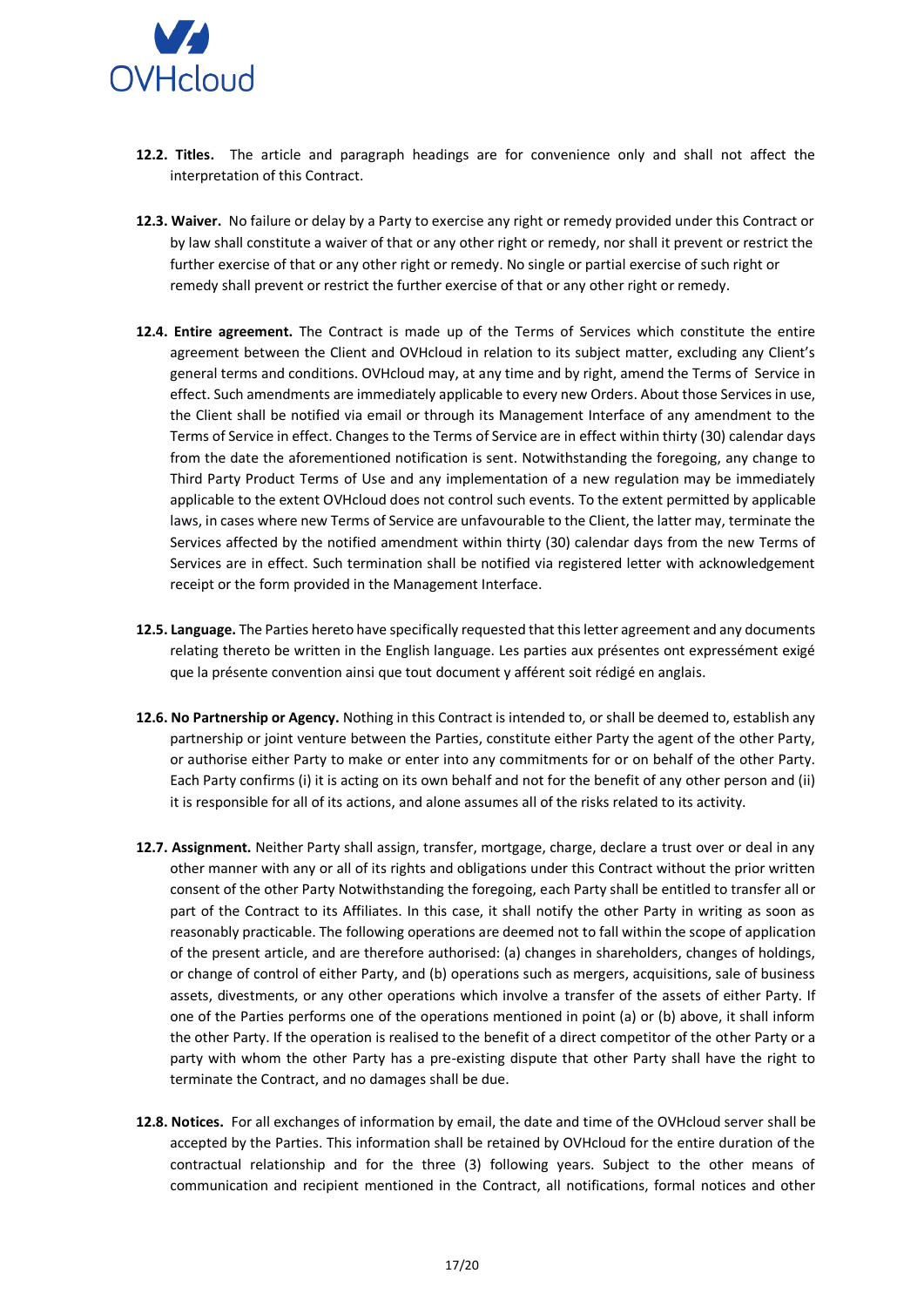

communications provided for in the Contract shall be deemed as having been validly delivered if they are sent by to:

For OVHcloud: By registered letter with acknowledgment of receipt to the address HEBERGEMENT OVH INC –Service Support – 800-1801 Avenue McGill College, Montréal (Québec) QC, H3A 2N4, Canada

For the Client: By registered letter with acknowledgment of receipt the postal address provided by the Client in its Client's account or by email address

This article does not apply to the service of any proceedings or other documents in any legal action or, where applicable, any arbitration or other method of dispute resolution.

- **12.9. Advertising and promotion.** Unless otherwise decided by the Client via the form available for such purpose in its Management Interface, OVHcloud is allowed to make mention of its commercial relationship with the Client in its usual course of business towards clients and prospects. Any other mention by OVHcloud about the Client, and any other use of signs (logos, trademarks, etc.) notably for advertising purposes, exhibitions, conferences and in specialised publications for market professionals, as well as in its brochures, commercial documents and OVHcloud website is submitted to Client's prior consent.
- **12.10. Admissible evidence.** It is expressly agreed that the data of the OVHcloud information system or of its subcontractors, such as login logs, consumption records, order and payment summaries, Incident or other reports, can be used as evidence vis-à-vis the Client, and are deemed as admissible including in the context of legal disputes.
- **12.11. Computation of time frames.** Time periods shall be calculated in calendar days, and are counted starting on the next day of the event which triggers them.
- **12.12.** The expiry of the term or early termination of this Contract will not affect the validity of the rights and obligations provided for in the articles "Confidentiality", "Responsibility", "Intellectual Property. Usage rights ", "Notices", "Jurisdictional Competence and Applicable Law" of the Contract which, by their nature or as a result of specific provisions, extend beyond the term or this termination, both for the Parties and for their assignees, until their respective expiry dates.

### <span id="page-17-0"></span>**13. JURISDICTIONAL COMPETENCE AND APPLICABLE LAW**

- **13.1.** Jurisdictional competence. To the extent permitted by applicable laws, the Parties agree that all legal proceedings to be undertaken shall be instituted and heard before the courts having jurisdiction in the judicial district of Montreal, Province of Quebec where the Parties elect domicile.
- **13.2.** Applicable law. This Contract and any dispute or claim arising out of or in connection with it or its subject matter or formation (including disputes or claims relating to non-contractual obligations) shall be governed by and construed in accordance with the laws of Quebec and of Canada.

### <span id="page-17-1"></span>**14. DEFINITIONS**

**"Affiliate"** means any company controlled by OVHcloud, that controls OVHcloud or with which OVHcloud is under the joint control of another third company. The control means the possession, directly or indirectly, of: (a) the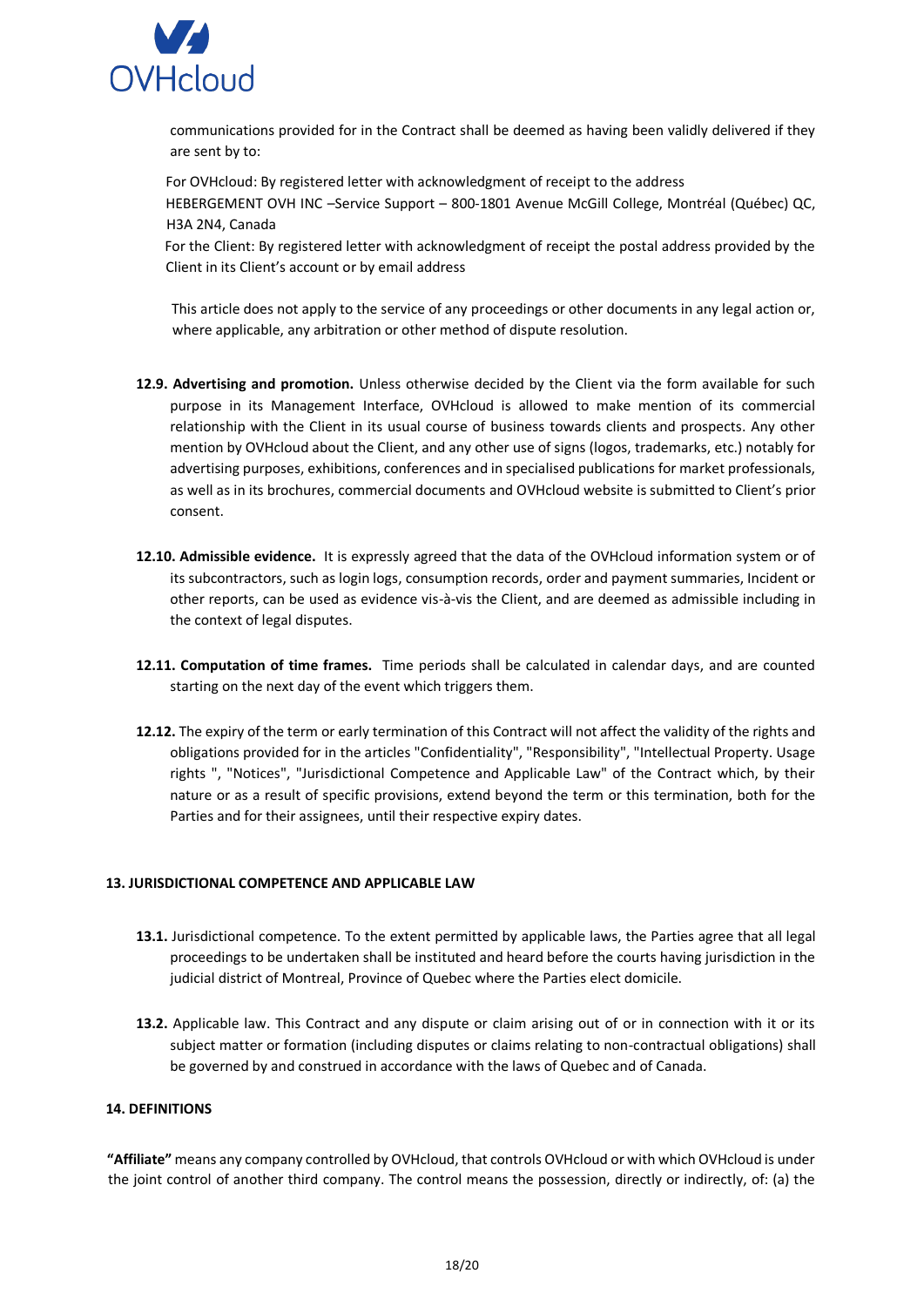

right to determine de facto, directly or indirectly, decisions relating to the strategy or management of any entity; or (b) the right to elect the majority of the members of the board of directors or members of an equivalent management body, in each case (a) and (b) regardless of the source of such rights (voting rights, contract or otherwise), and "controlled" and "controlling" shall be interpreted accordingly. The control is presumed when the entity directly or indirectly holds more than 40% of the voting rights and that no other shareholder directly or indirectly owns a larger percentage of the voting rights whether directly or indirectly. Companies domiciled in the United States of America are explicitly excluded from the scope of this Contract.

**"Client Account" (or Nic or Nichandle)** means reference Account/Client login allowing the Client to manage all its Services and to subscribe to additional Services.

"**Content**" means information, data, files, systems, applications, websites and other items which are reproduced, hosted, collected, stored, transmitted, distributed, published, and more generally used and/or operated by the Client within the scope of the Services.

**"Incident"** means any event which causes or is likely to cause an interruption or a reduction in the continuous operation of the Infrastructure and/or services provided to the Client by OVHcloud.

**"Infrastructure"** means all physical and virtual elements belonging to the OVHcloud Group or under its responsibility, made available by OVHcloud in the context of the Services, and which may consist in particular of network, bandwidth, physical resources and software and/or applications.

"**Lists de Sanctions**" means List of persons, companies and entities sanctioned pursuant to Directive (EU) 2015/849 on the prevention of the use of the financial system for the purpose of money laundering or terrorist financing as amended by Directive 2018/843 of 30 May 2018 or pursuant to other legislative acts in the field of the fight against money laundering and terrorist financing.

**"Management Interface" or "Manager"** means interface made available by OVHcloud, accessible remotely after authentication (by login and password).

**"Order"** means any order for Services submitted by the Client.

"**OVHcloud Elements**" means all elements (including software, data, Infrastructure, documents, etc.) made available to the Partner by OVHcloud as part of the Services and under this Agreement.

"**OVHcloud Support**" means OVHcloud team responsible for assisting the Client and handling Incidents.

"**OVHcloud Website**" means OVHcloud company's website "ovhcloud.com" or any other derivative website belonging to one of its Affiliates.

**"Services"** means any services, such as the use of products, OVHcloud Elements (infrastructure, network, etc.) and access to support, provided by OVHcloud to Client under the Contract.

**"Specific Terms of Service"** means a document describing one or more Services provided by OVHcloud, setting out the terms and conditions of performance and use specific to such Service(s), and published on the OVHcloud Website or available to the Client upon request addressed to OVHcloud Support.

**"Terms of Service"** means set of documents applicable to an Order comprised of, in particular, but not limited to General Terms of Service, Specific Terms of Service applicable to relevant Services in their latest version in force and published on the OVHcloud Website or available to the Client upon request addressed to OVHcloud Support.